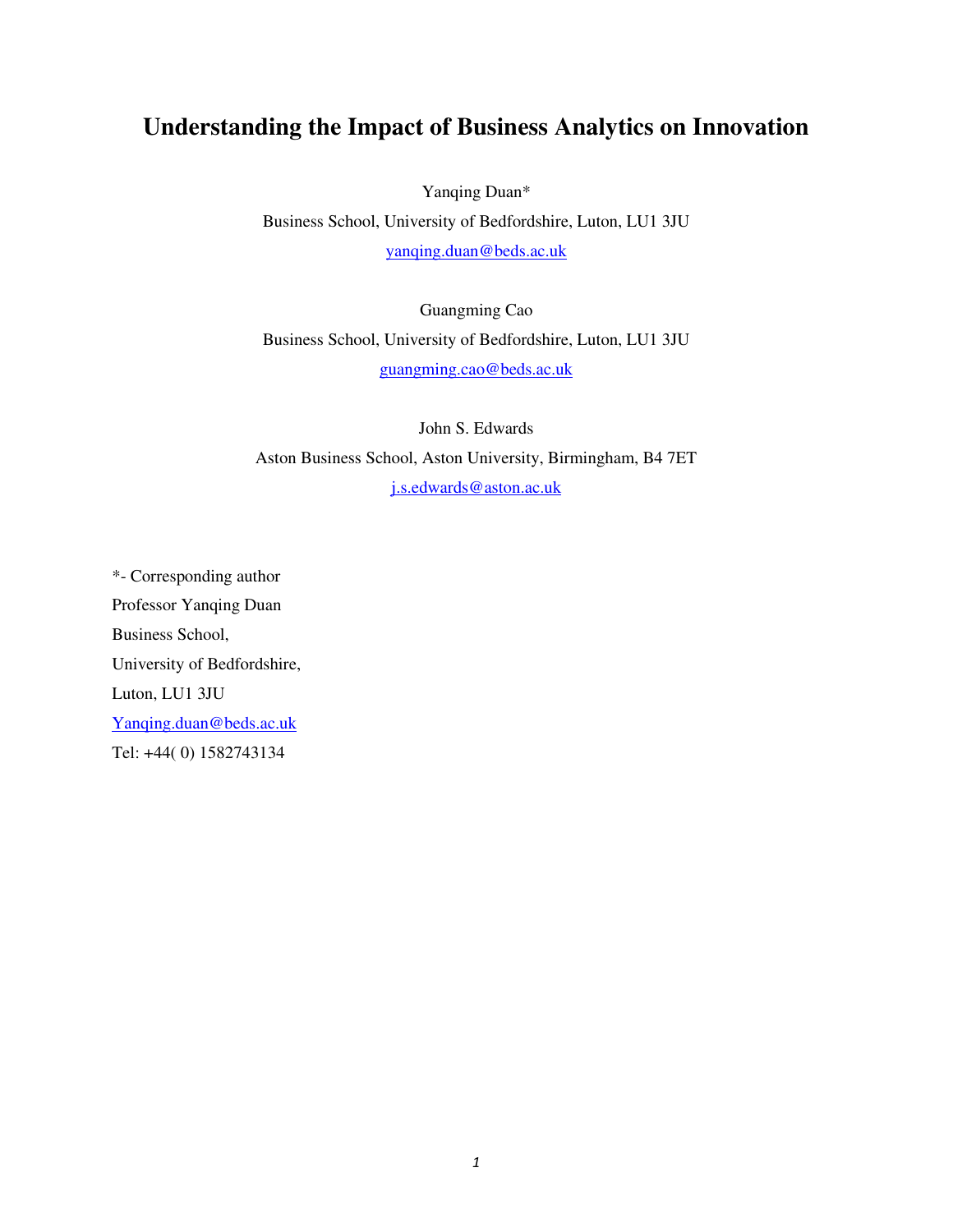## **Understanding the Impact of Business Analytics on Innovation**

## **Abstract**

Advances in Business Analytics in the era of Big Data have provided unprecedented opportunities for organizations to innovate. With insights gained from Business Analytics, companies are able to develop new or improved products/services. However, few studies have investigated the mechanism through which Business Analytics contributes to a firm's innovation success. This research aims to address this gap by theoretically and empirically investigating the relationship between Business Analytics and innovation. To achieve this aim, absorptive capacity theory is used as a theoretical lens to inform the development of a research model. Absorptive capacity theory refers to a firm's ability to recognize the value of new, external information, assimilate it and apply it to commercial ends. The research model covers the use of Business Analytics, environmental scanning, data-driven culture, innovation (new product newness and meaningfulness), and competitive advantage. The research model is tested through a questionnaire survey of 218 UK businesses. The results suggest that Business Analytics directly improves environmental scanning which in turn helps to enhance a company's innovation. Business Analytics also directly enhances data-driven culture that in turn impacts on environmental scanning. Data-driven culture plays another important role by moderating the effect of environmental scanning on new product meaningfulness. The findings demonstrate the positive impact of business analytics on innovation and the pivotal roles of environmental scanning and data-driven culture. Organizations wishing to realize the potential of Business Analytics thus need changes in both their external and internal focus.

## **Keywords**

**Analytics; Innovation; Big Data; Data-Driven Culture; Absorptive Capacity.**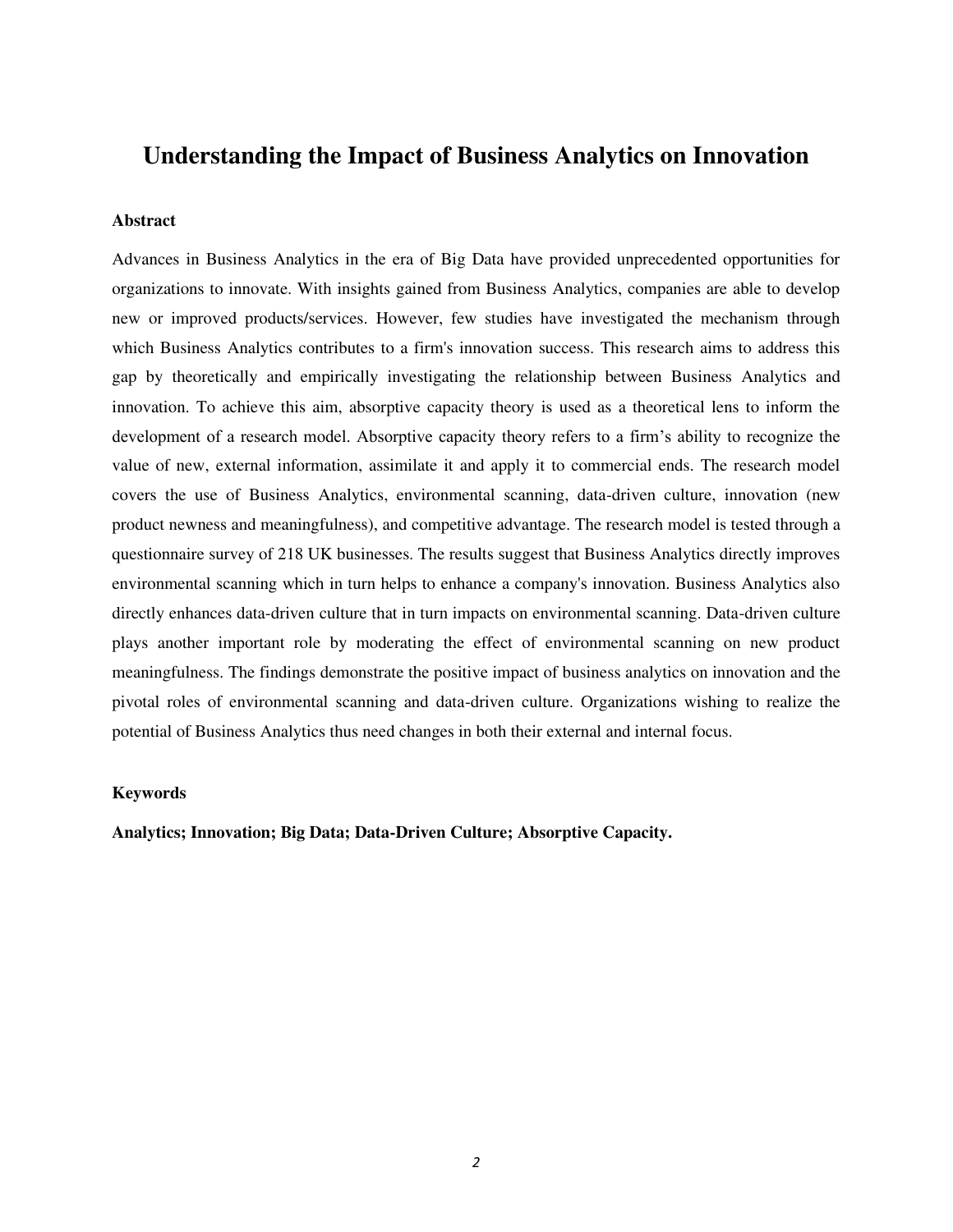#### **1. Introduction**

Organizations need to innovate in response to changing customer demands and opportunities offered by technology and changing marketplaces, structures and dynamics [\(Baregheh, Rowley, & Sambrook, 2009\)](#page-28-0). [Joshi, Chi, Datta, and Han \(2010\)](#page-30-0) examine the relationship between IT and firm innovation focusing on knowledge capabilities that are enhanced through the use of IT, and demonstrate that IT plays a significant role in enhancing firm innovation. The combination of Big Data and Business Analytics (BA) represents one of the latest opportunities for organizations to change their practices by the use of IT [\(Goes,](#page-30-1)  [2014\)](#page-30-1). It is argued that organizations need to act swiftly to benefit from Big Data and BA by using them to create innovation and competitive advantage.

The concept of Business Analytics (BA) is not new, but has recently re-emerged as an important area of study owing to its developing capabilities to handle Big Data [\(Chen, Chiang, & Storey, 2012;](#page-29-0) [Watson,](#page-33-0)  [2014\)](#page-33-0). New IT processing technologies such as Hadoop and cloud services enable BA to deal with Big Data to provide descriptive, predictive and prescriptive analysis. BA thus clearly has commonalities with OR (Operational Research). [Ranyard, Fildes, and Hu \(2015\)](#page-32-0) refer to Business Analytics as "apparently extending the scope of OR practice" (p.1), but the precise relationship between BA and OR remains a matter of debate (e.g. [Hindle & Vidgen, 2017;](#page-30-2) [Liberatore & Luo, 2010;](#page-31-0) [Mortenson, Doherty, & Robinson,](#page-31-1)  [2015;](#page-31-1) [Ranyard et al., 2015;](#page-32-0) [Royston, 2013\)](#page-32-1).

Although BA is increasingly being used in organizations, there is a lack of theory linking analytics to innovation, and hence also a lack of practical guidance for managers. In particular, models of the innovation process do not usually include any explicit form of data acquisition, analysis or use. For example, [Choi, Narasimhan, and Kim \(2016\)](#page-29-1) include only "generating rates" of product and process knowledge, the process of generation being unspecified, and [Pan and Li \(2016\)](#page-32-2) similarly use only learning rate parameters. An exception is the work of [Vidgen, Shaw, and Grant \(2017\).](#page-33-1) One of the research questions they considered was "How do organizations extract or create value from [big] data?" (p.627). Their analysis - a Delphi study and three case studies - led to 21 recommendations, though there was no attempt to structure these into a causal model.

Despite strong claims that BA can enhance innovation through product/service differentiation using Big Data [\(e.g. Stubbs, 2014\)](#page-32-3), there remains a need for theory and empirical evidence to link BA and innovation. Many businesses are still struggling to figure out how, where and when to use Business Analytics to achieve a worthwhile return [\(Barton & Court, 2012;](#page-28-1) [Kiron, Prentice, & Ferguson, 2012;](#page-30-3) [Tambe, 2014\)](#page-32-4). Until the mechanisms underlying BA and its contribution to improved business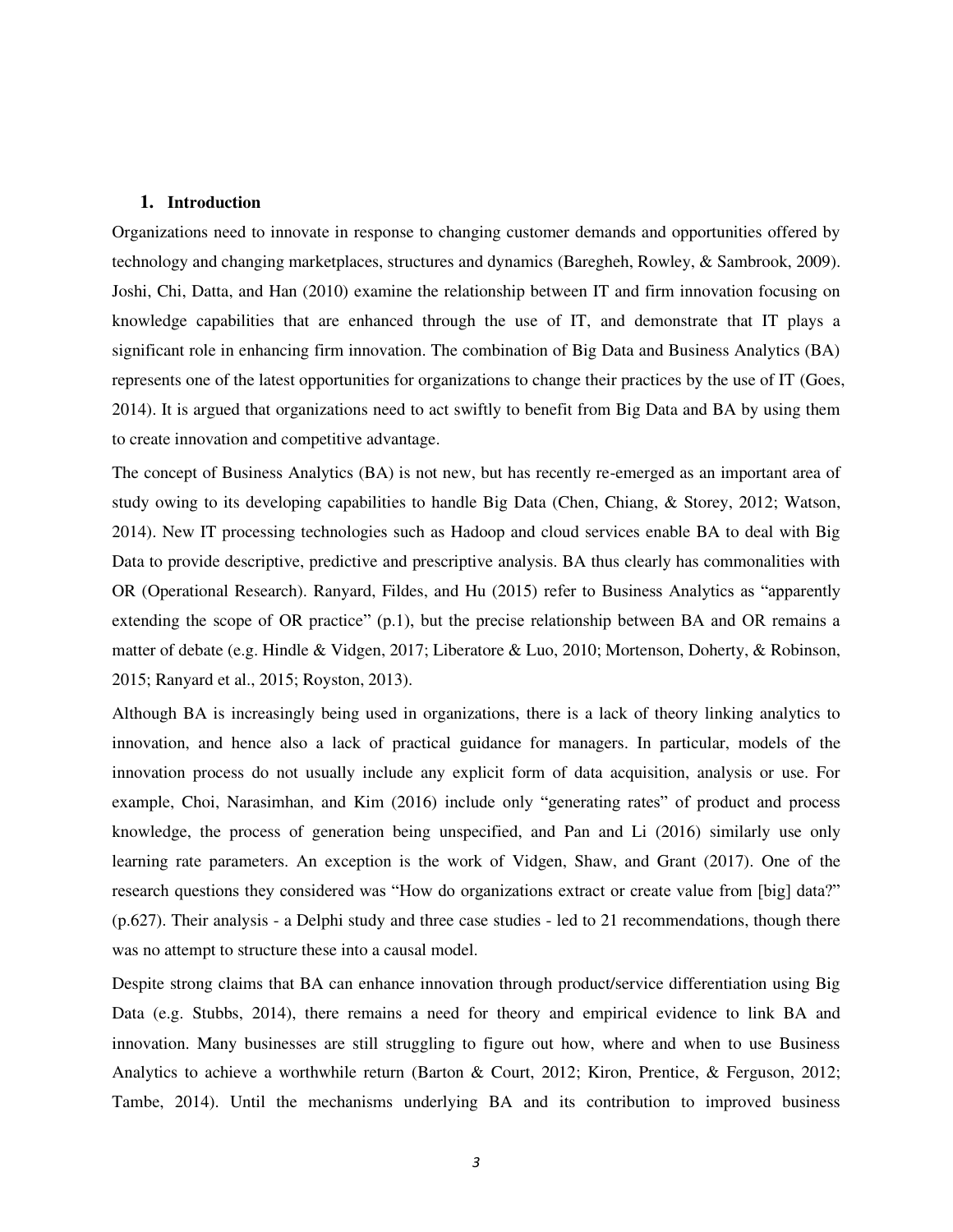performance are better understood, realizing desired outcomes, such as innovation, remains uncertain. It is notable that the "research agenda for OR in the analytics age" set out by [Mortenson et al. \(2015\)](#page-31-1)  concentrates on research into BA itself rather than on links between BA and outcomes.

Therefore, it is imperative to investigate and confirm if, how and to what extent BA contributes to innovation. This paper seeks to fill this research gap by proposing and validating a new model to explain the relationships between BA and product/service innovation. In so doing, it is important not to regard BA as just a technical development, but also one related to organizational culture. Like any technique, BA will always yield findings of some sort, but only if organizations choose to act on those findings can any innovation occur. Achieving competitive advantage as a result would be clear evidence that organizations have acted on the BA findings.

An appropriate cultural focus when examining BA is the concept of data-driven culture. The term datadriven culture has been in use for many years [\(e.g. Fitzgerald & O'Kane, 1999\)](#page-29-2), but with the emergence of Big Data, it has attracted much more attention from practitioners (e.g. [Kiron et al., 2012;](#page-30-3) [Kiron &](#page-31-2)  [Shockley, 2011;](#page-31-2) [Lavalle, Lesser, Shockley, Hopkins, & Kruschwitz, 2011\)](#page-31-3) and researchers (e.g. [Dutta &](#page-29-3) [Bose, 2015;](#page-29-3) [Gillon, Aral, Ching-Yung, Mithas, & Zozulia, 2014;](#page-29-4) [Holsapple, Lee-Post, & Pakath, 2014;](#page-30-4) [Li,](#page-31-4)  [Thomas, & Osei-Bryson, 2016;](#page-31-4) [Watson, 2014;](#page-33-0) [Wedel & Kannan, 2016\)](#page-33-2) because they argue that to maximize the potential BA business value, a relevant organizational culture must be in place. Most OR writers on BA acknowledge the importance of organizational culture, but few consider the acquisition of the data being analyzed, [Hindle and Vidgen \(2017\)](#page-30-2) and [Pape \(2016\)](#page-32-5) being notable exceptions. Yet the acquisition of data needs to be a purposeful activity - part of environmental scanning, which is a basic process of any organization to acquire and use data from the external environment to assist management in problem definition and decision making [\(Aguilar, 1967;](#page-28-2) [Choo, 1999;](#page-29-5) [Lau, Liao, Wong, & Chiu, 2012;](#page-31-5) [Thayer, 1968\)](#page-32-6). As Big Data technologies enable organizations to acquire a vast array of data about their environments, the role of environmental scanning Big Data must be considered when studying BA's impact on innovation.

To link analytics, data and culture, absorptive capacity theory thus appears highly relevant, because this theory relates to an organization's ability to recognize the value of new, external information, assimilate it and apply it to commercial ends [\(Cohen & Levinthal, 1990, page 128\)](#page-29-6). This is a crucial element of the path from BA to innovation. Yet as far as we are aware, ours is the first study to use it to help understand how BA affects innovation, and how managers might change their organizations to reap the benefits from BA.

Therefore, this research aims to examine specifically the relationships between BA, data-driven culture, environmental scanning, new product/service innovation, and competitive advantage. To achieve this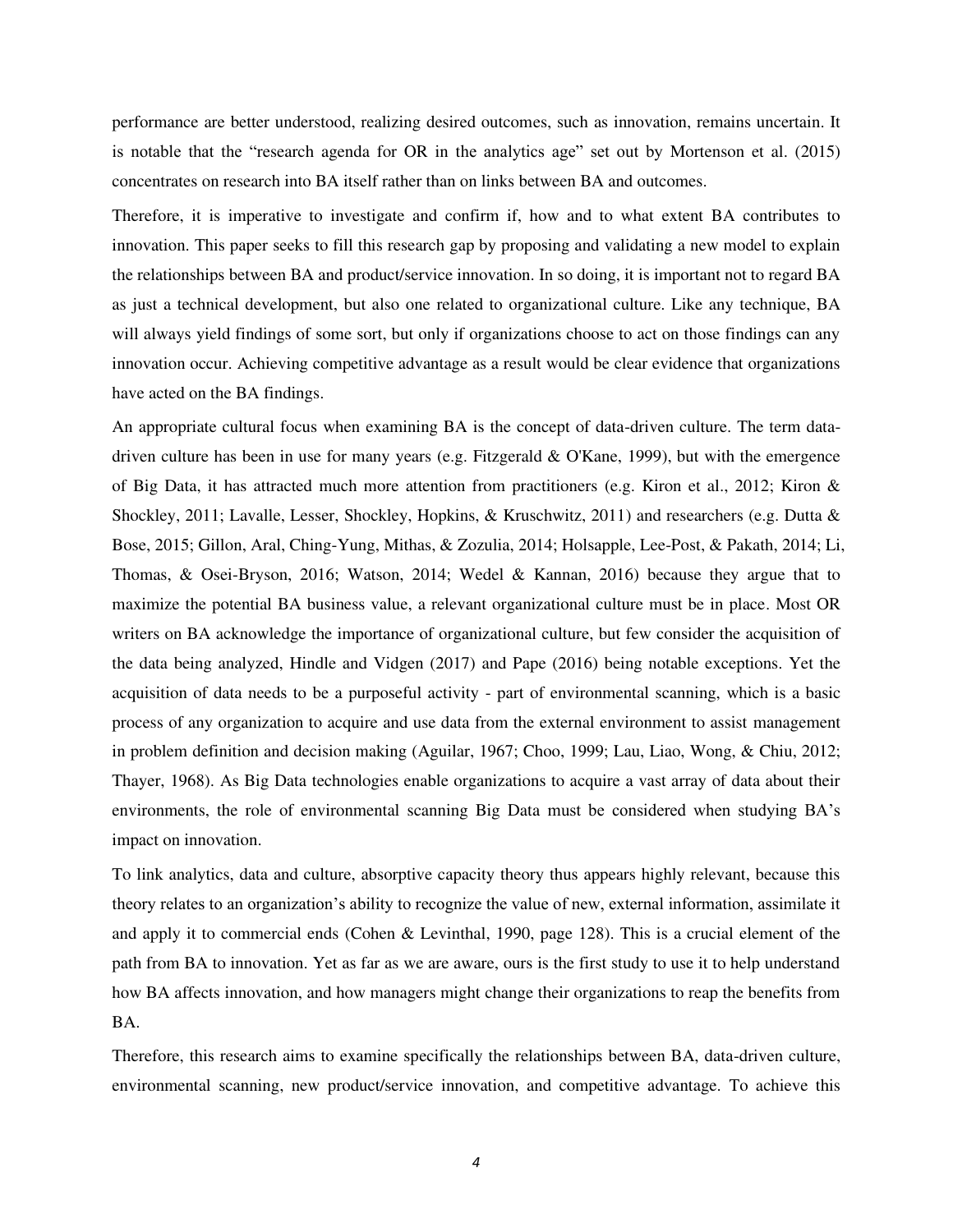research aim, this study employs a deductive approach. A number of hypotheses are proposed from an information processing and use perspective, drawing on absorptive capacity theory. These hypotheses are integrated into a research model to explain how BA, working through environmental scanning and datadriven culture, contributes to new product/service innovation, and subsequently competitive advantage. To test the research model, a survey questionnaire is designed to collect quantitative data from UK commercial organizations. Survey data collected from 218 UK companies are used to test the research model.

The remainder of this paper is structured as follows. Section 2 provides a literature review on the key concepts and theoretical considerations. Section 3 discusses the development of the research model. Section 4 explains the research method including research constructs, the associated measurements, and data collection process. Section 5 presents the data analysis and results. It is followed by discussion in section 6 and conclusion in section 7.

### **2. Literature Review and Theoretical Consideration**

This section reviews the definitions of, and theories relevant to, the central concepts of Business Analytics and data-driven culture. It then explains the theoretical considerations to be used to inform the research hypothesis development in section 3. These arise from taking an information processing and use perspective, in order to connect analytics and data/information with innovation and organizational success. The most important element is absorptive capacity theory, which encompasses the third of our central concepts, environmental scanning.

#### **2.1 Business Analytics (BA)**

The term BA has been widely used in various contexts, but there seems to be no commonly accepted definition of what BA is. Our study follows the [Davenport and Harris \(2007\)](#page-29-7) definition, which defines BA as "*the extensive use of data, statistical and quantitative analysis, explanatory and predictive models, and fact-based management to drive decisions and actions*" (p. 7).

While the concept of BA has a long history, as noted by [Holsapple et al. \(2014\),](#page-30-4) its functions and applications have been re-defined over the years to reflect technological evolution and emerging applications. From the literature, it appears that BA has been classified in a number of ways based on its application domain, evolution process, or key functionality. BA's application domain may include, for example: learning analytics, web analytics, marketing analytics, customer analytics, etc.

A technology evolution perspective is more helpful to explain the recent growth. [Chen et al. \(2012\)](#page-29-0) argue that Business Intelligence & Analytics (BI&A), has evolved from BI&A 1.0 (Data Base Management System-based structured content), to BI&A 2.0 (Web-based unstructured content) and BI&A 3.0 (mobile and sensor based content). [Davenport \(2013\)](#page-29-8) somewhat similarly suggests that BA has evolved from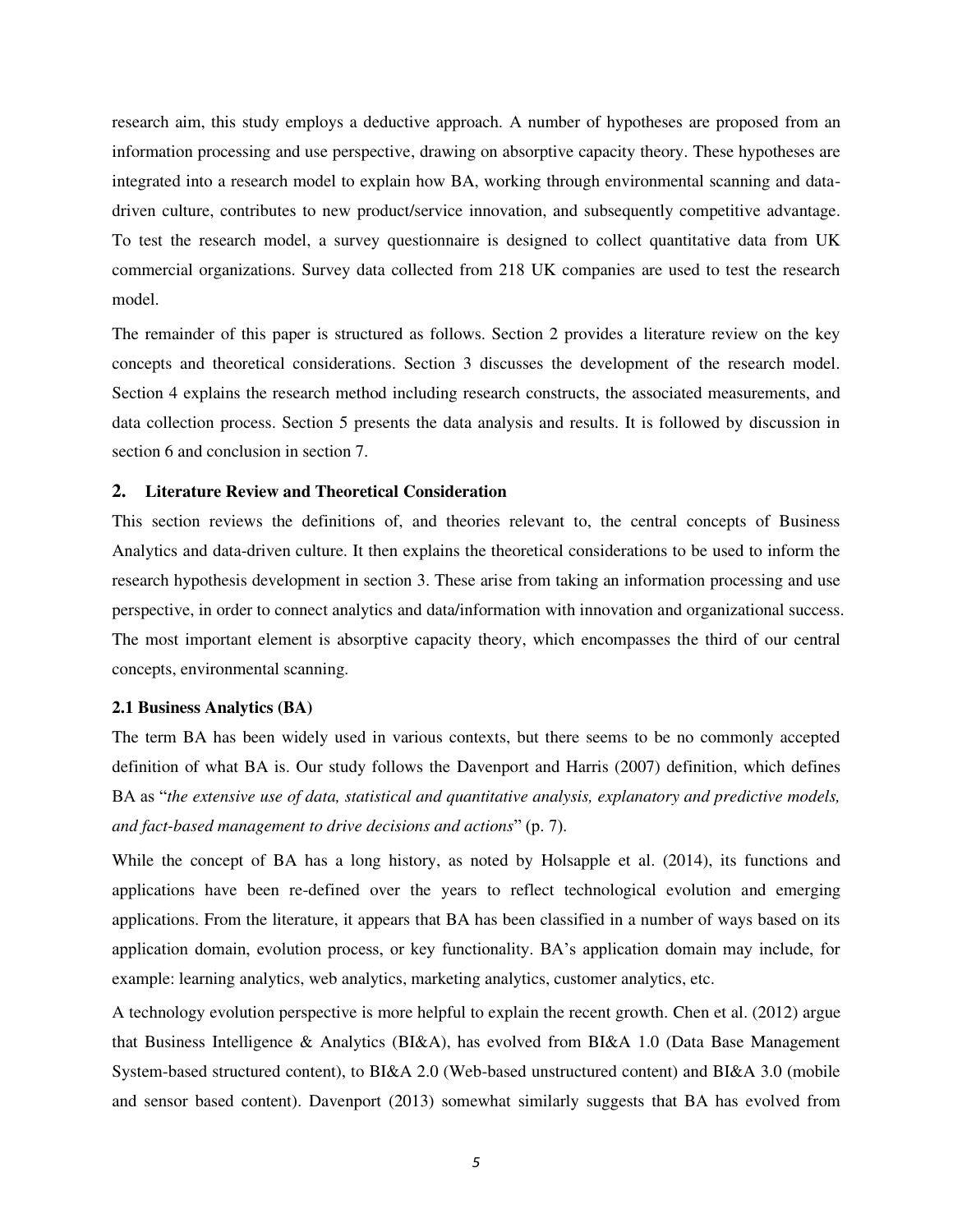Analytics 1.0, the era of business intelligence, to Analytics 2.0, the era of Big Data, and moving towards Analytics 3.0, the era of data-enriched offerings. [Mortenson et al. \(2015\)](#page-31-1) promote the term dianoetic management for more broadly data-driven or evidence-based approaches, with business intelligence as the fifth period in its history and BA as the sixth, but this term does not appear to have caught on.

A key functionality perspective gives a still more detailed view. BA can be classified into descriptive, predictive and prescriptive analytics based on a study commissioned by INFORMS [\(Robinson, Levis, &](#page-32-7)  [Bennett, 2010\)](#page-32-7) and including many different types of analytical tools and techniques. Some of these go back a long way into the history of OR/MS (Management Science): others are based on current leadingedge IT.

Descriptive analytics (DESCBA) uses, for example, business intelligence, data mining, sentiment and affect analysis, web analytics, graph mining, to provide the context and trending information on past or current events, answering what has happened and what is happening.

Predictive analytics (PREDBA) uses, for example, statistical models, machine learning, neural network analysis, and forecasts to provide an accurate projection of future happenings and the reasoning as to why, answering what could happen.

Prescriptive analytics (PRESBA) uses, for example, optimization, simulation, artificial intelligence, casebased reasoning, to recommend one or more courses of action and shows the likely outcome of each decision, providing answers to what the organization should do.

#### **2.2 Data-driven Culture**

According to Holsapple et al. (2014), a data-oriented culture underscores a pattern of behaviors, practices, and beliefs that are consistent with the principles of analytical decision making. Similarly, [Kiron,](#page-30-5)  Ferguson, and Prentice (2013) refer to a data-driven culture as "*a pattern of behaviors and practices by a group of people who share a belief that having, understanding and using certain kinds of data and information plays a critical role in the success of their organization*" (p. 18). This definition is in line with the mainstream literature on organizational culture, defined as a complex set of values, beliefs, assumptions, and symbols that define the way in which a firm conducts its business [\(Barney, 1986\)](#page-28-3) and the pattern of shared values, norms, and practices that distinguishes one organization from another [\(Higgins & McAllaster, 2002;](#page-30-6) [Schein, 1990\)](#page-32-8). These values and norms define "*what is important around here*" and "*how we do things around here*" [\(Higgins & McAllaster, 2002, p. 74\)](#page-30-6) and "*cultural values are in turn reflected in actual behavioral patterns*" [\(Erdogan, Liden, & Kraimer, 2006, p. 396\)](#page-29-9).

The concept of data-driven culture, or a similar one, has been recognized by several researchers (e.g. [Abbasi, Sarker, & Chiang, 2016;](#page-28-4) [Dutta & Bose, 2015;](#page-29-3) [Gillon et al., 2014;](#page-29-4) [Holsapple et al., 2014;](#page-30-4) [Li et al.,](#page-31-4)  [2016;](#page-31-4) [Watson, 2014;](#page-33-0) [Wedel & Kannan, 2016\)](#page-33-2). [Davenport, Harris, De Long, and Jacobson \(2001\)](#page-29-10) used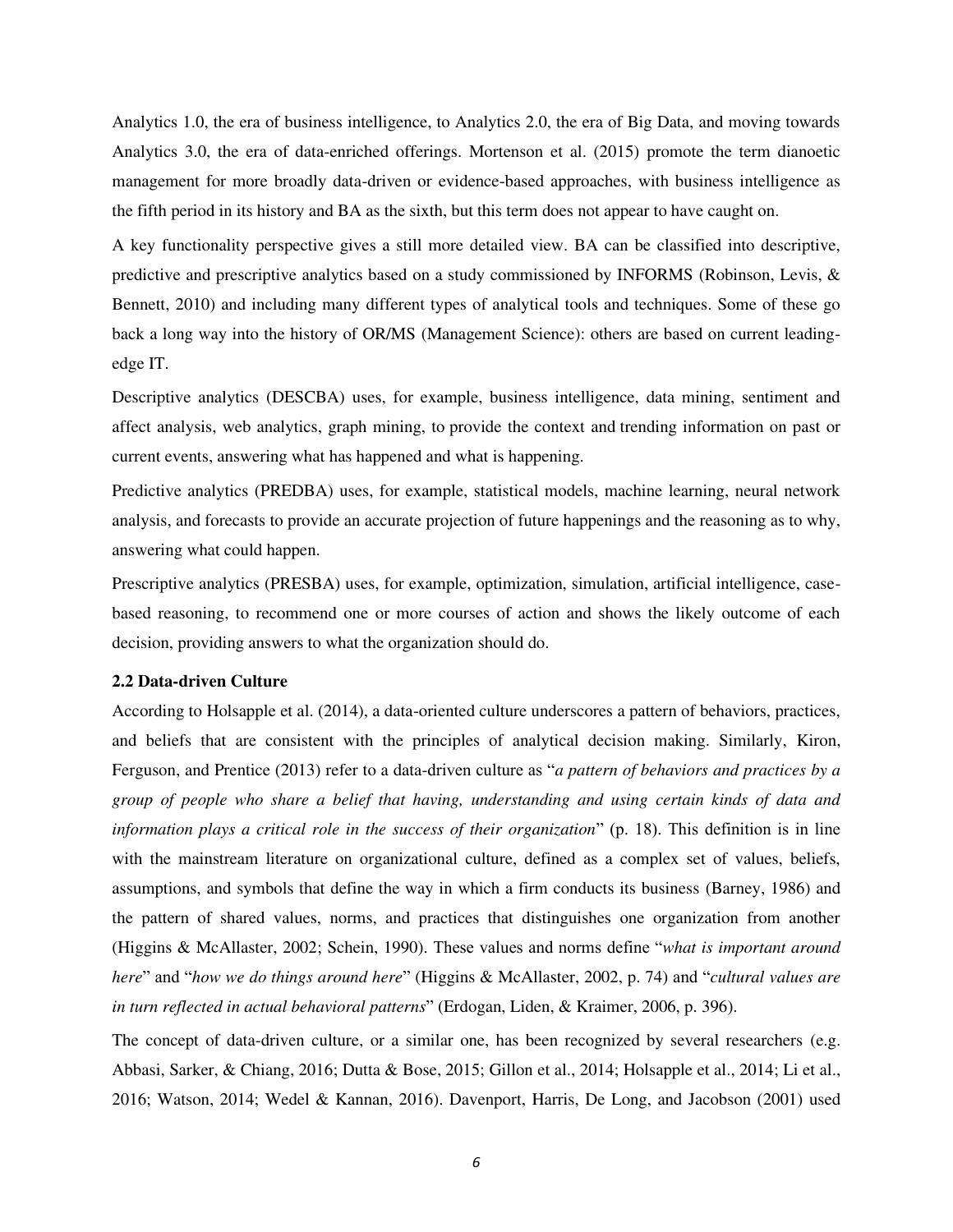data-oriented or fact-based culture to refer to "*data and information were part of the intrinsic value system*" that "*values data-based decision making*" (p. 127), while [Davenport \(2006\)](#page-29-11) used the "*right culture*" to mean "*a companywide respect for measuring, testing and evaluating quantitative evidence*" (p. 104).

Prior research has emphasized that in order to leverage BA to gain competitive advantage, a company needs to develop a data-driven culture where managerial decisions rely more on data-based insights [\(Davenport et al., 2001;](#page-29-10) [Kiron et al., 2012;](#page-30-3) [Kiron & Shockley, 2011;](#page-31-2) [Lavalle et al., 2011\)](#page-31-3). [Vidgen et al.](#page-33-1)  (2017) take the need for a data-driven culture for granted. [Hindle and Vidgen \(2017\)](#page-30-2) present a case study of the Trussell Trust's use of BA that refers to the Trust's intention to become data-driven as a deliberate change in its business model. Becoming data-driven is referred to as "a quest" and "a transformational journey".

## **2.3 Using Absorptive Capacity to Theorize the Impact of BA in Innovation**

Researchers argue that information is an important asset helping organizations develop innovation [\(Cooper, Easingwood, Edgett, Kleinschmidt, & Storey, 1994;](#page-29-12) [Ottum & Moore, 1997;](#page-31-6) [Rehm & Goel, 2015\)](#page-32-9) and gain competitive advantage [\(Porter & Millar, 1985\)](#page-32-10). From a marketing perspective, Glazer [\(1991\)](#page-30-7) argues that organizations need to see beyond the technology and focus on how to manage their information to gain competitive advantage. Examining innovation success from a decision making perspective, [Van Riel, Lemmink, and Ouwersloot \(2004\)](#page-33-3) point out that information plays an important role in the reduction of managerial uncertainty in high-tech service innovation success.

This research therefore takes the perspective that using BA to help an organization to benefit from Big Data, by turning it into insight and knowledge for innovation, is actually an information processing and use process. This view does not appear to have been taken in the literature until now. Models of paths to innovation success typically do not include data or information; some incorporate knowledge, such as [Choi et al. \(2016\)](#page-29-1) and [Pan and Li \(2016\),](#page-32-2) but treat it simply as a property of the organization, with no indication of what might influence or develop it. From this perspective, it is argued that to effectively utilize information for creating competitive advantage, an organization must develop its absorptive capacity (ACAP). Absorptive capacity theory has been used by researchers in their analysis of many complex organizational phenomena including innovation [\(e.g. Nagati & Rebolledo, 2012;](#page-31-7) [Najafi Tavani,](#page-31-8)  [Sharifi, & S. Ismail, 2013;](#page-31-8) [Ritala & Hurmelinna](#page-32-11)‐Laukkanen, 2013). Therefore, we build on absorptive capacity theory to theorize the effect of BA on innovation.

The traditional view of absorptive capacity refers to "*a firm's ability to recognize the value of new, external information, assimilate it, and apply it to commercial ends*" [\(Cohen & Levinthal, 1990, page 128\)](#page-29-6) and emphasizes acquiring and exploiting externally generated knowledge [\(Zahra & George, 2002\)](#page-33-4). It is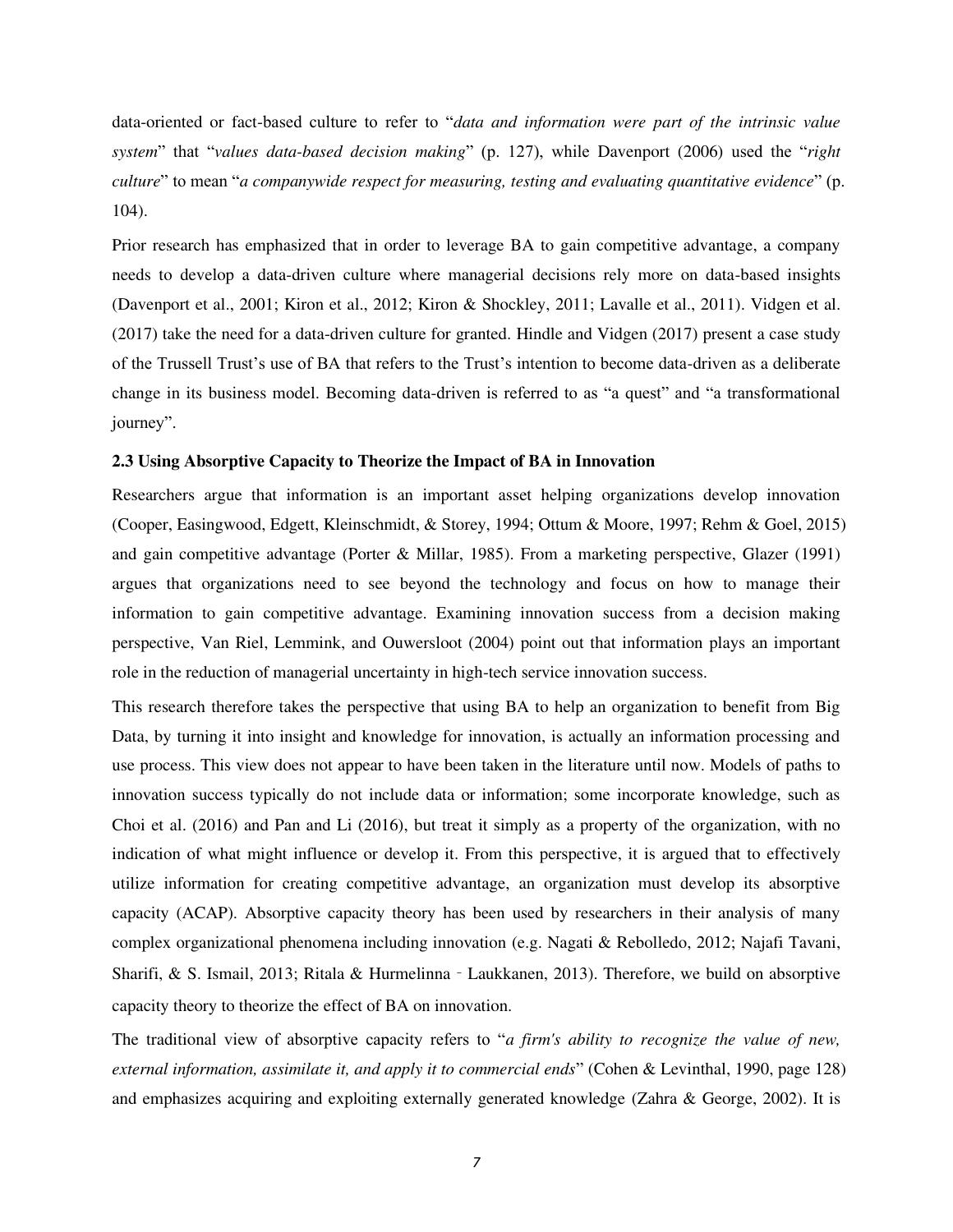argued that information acquisition, assimilation and exploitation are the important organizational routines in developing absorptive capacity [\(Zahra, Sapienza, & Davidsson, 2006\)](#page-33-5). [Zhang, Zhao, Lyles,](#page-33-6)  and Guo (2015) use similar concepts, but label them knowledge acquisition, assimilation and application. These also closely match the [Van Riel et al. \(2004\)](#page-33-3) labels of acquisition, diffusion and use. [Cuellar and](#page-29-13)  Gallivan (2006) use absorptive capacity as part of a framework for software project risk assessment. They consider absorptive capacity at the organizational level, and combine Zahra and George's four concepts with the socialization element of the SECI knowledge creation model [\(Nonaka & Takeuchi, 1995\)](#page-31-9) to give a knowledge transfer process model with five stages - socialization, acquisition, assimilation, transformation and exploitation. The concept of absorptive capacity helps us to focus our attention on how BA applications may influence innovation through acquiring, assimilating and exploiting external information. Data-driven culture can be seen as a part of a process of creating stronger absorptive capacity in the organization by bolstering its assimilation and exploitation elements.

[Joshi et al. \(2010\)](#page-30-0) have observed that "*the application of ACAP in various studies has not been literal, and each study instantiates ACAP and its components to accommodate its unique context*" (p. 474). This is also the case for the present study. Although [Zahra et al. \(2006\)](#page-33-5) and [Zahra and George \(2002\)](#page-33-4) argue that absorptive capacity can be separated into potential absorptive capacity (acquisition and assimilation) and realized absorptive capacity (exploitation), we feel that it is not possible to separate them in our context. For example, descriptive BA comes under the assimilation activity of potential absorptive capacity, while predictive and prescriptive BA bridge from this into realized absorptive capacity. Environmental scanning can be an acquisition, assimilation and exploitation activity at the same time.

Working with data-driven culture, BA can be a tool to improve environmental scanning. The end result is to bring to market the innovation that is the outcome of the absorptive process, reflecting the effective use and leverage of BA for innovation. The essence of BA is to turn the vast amount of raw data that could be gathered into meaningful and actionable information; therefore, studying the relationship between BA and innovation based on absorptive capacity theory seems to be a plausible direction, but it appears that no such attempt has been reported in the literature.

Scholars from the field of operational research, one of the core disciplines in BA, have partially studied the use of BA applications to acquire, assimilate and exploit external information by both organizations and individual practitioners. For example, [O'Brien and Dyson \(2007\)](#page-31-10) present and explain a set of operational research tools to support activities such as: setting direction, goals and objectives; assessing both the internal and external environments; generating and assessing strategic ideas before implementing strategic change. More recently, [Kunc and O'Brien \(2018\)](#page-31-11) performed a survey of the BA literature to identify BA tools that can support similar activities to those described in O'Brien and Dyson (2007). They found that descriptive analytics, e.g. classification algorithms, natural language processing, and predictive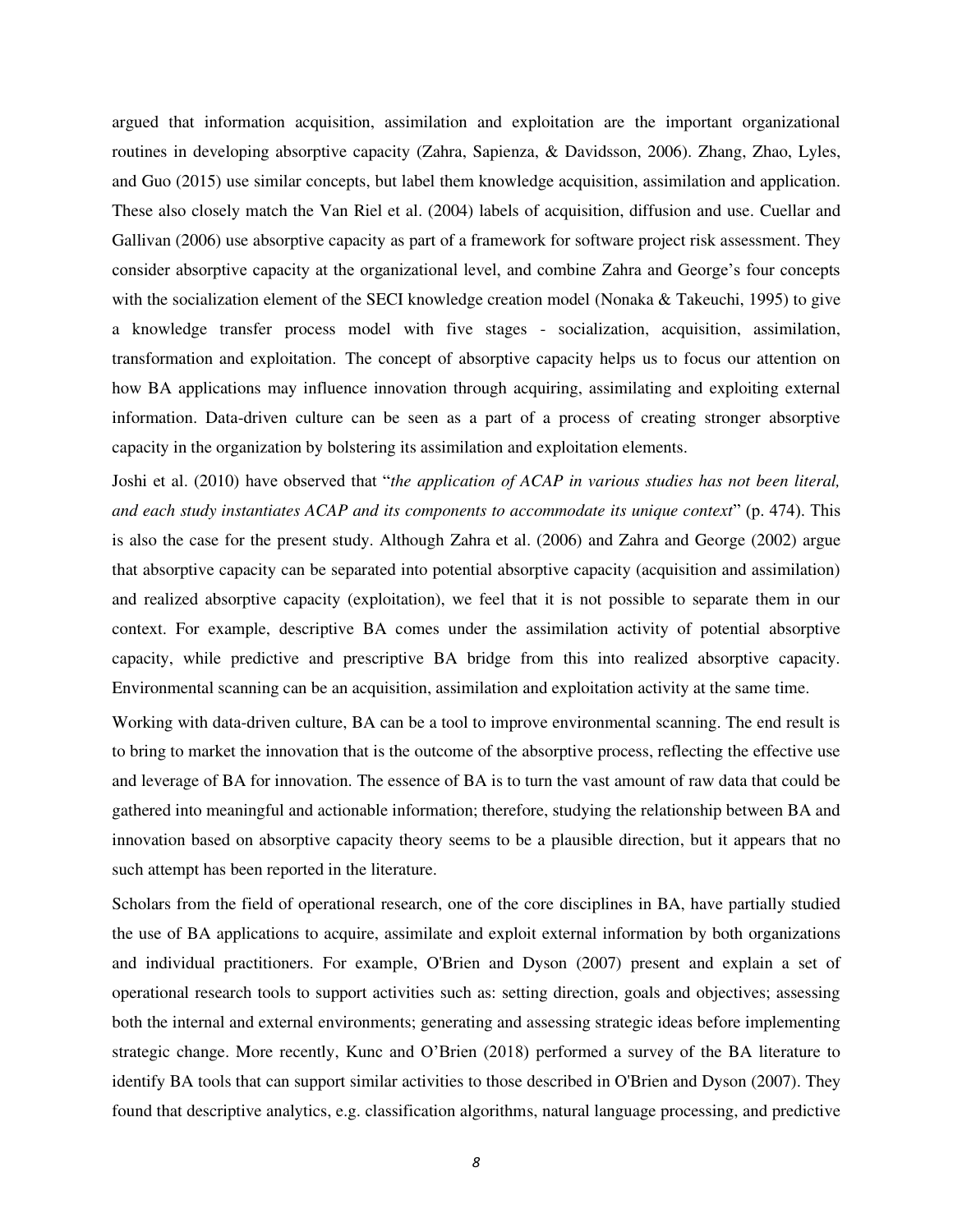analytics, e.g. machine learning and Bayesian network algorithms, are employed in assessing the external environments. Most reported BA case studies are, however, typically confined to a single strategic or operational activity, such as the analysis of patient attendance or non-attendance at an outpatient clinic by [Harris, May, and Vargas \(2016\)](#page-30-8) or that of customer churn by [Verbraken, Verbeke, and Baesens \(2014\).](#page-33-7) Our study looks at a broader cross-section of an organization's BA activities.

#### **3. Research Model and Hypotheses**

#### **3.1 Research Model**

Innovation has many definitions. Whilst there is some overlap between them, there is no agreement [\(Baregheh et al., 2009\)](#page-28-0). In the context of this research, we use Thompson's simple and straightforward definition that states innovation is "*the generation, acceptance and implementation of new ideas, processes, products or services*" [\(1965, p.2\)](#page-32-12). As innovation covers a vast and diversified array of literature, it is necessary to clarify the focus of this study. The central theme of our interest is how companies can gain enhanced insights and intelligence from data using BA and use them to develop new products/services or improve existing ones, and bring them to market. Therefore, the focus of the study is new product/service innovation in an organization.

BA in the era of digitization and Big Data appears to have been hailed as an effective solution for businesses to gain greater insights and intelligence from a variety of data types to uncover hidden patterns, unknown correlations and other useful information. Such information can provide competitive advantage over rival organizations and result in business benefits, such as new product/service innovation. For example, in a recent study, [Kiron et al. \(2012\)](#page-30-3) claim that "*data-savvy organizations are using analytics to innovate and increasingly to gain competitive advantage*" (p.1). However, their only empirical evidence is a single question asking respondents if using analytics has created competitive advantage. With the widening availability of data and increasing use of BA, there is a compelling need to establish if, how and to what extent BA contributes to innovation and competitive advantage.

Stubbs [\(2014\)](#page-32-3) claims that Big Data enables big innovation by enabling competitive differentiation through BA. One way to achieve this is product/service innovation with new insights and knowledge gained through BA. [Cooper \(1979\)](#page-29-14) states that a product's success originates in two processes: information acquisition and proficiency of the new product development process. Information acquisition is captured in environmental scanning in his study. However, while BA can turn vast amounts of raw data into valuable information, as [Droge, Calantone, and Harmancioglu \(2008\)](#page-29-15) observe "*A huge gap may exist between the amount of information required and the amount of information already possessed by the firm*" (p. 227). We follow Droge et al. in regarding environmental scanning (in their terminology, market intelligence) as being a purposeful activity driven by the requirements of the processes that need to use its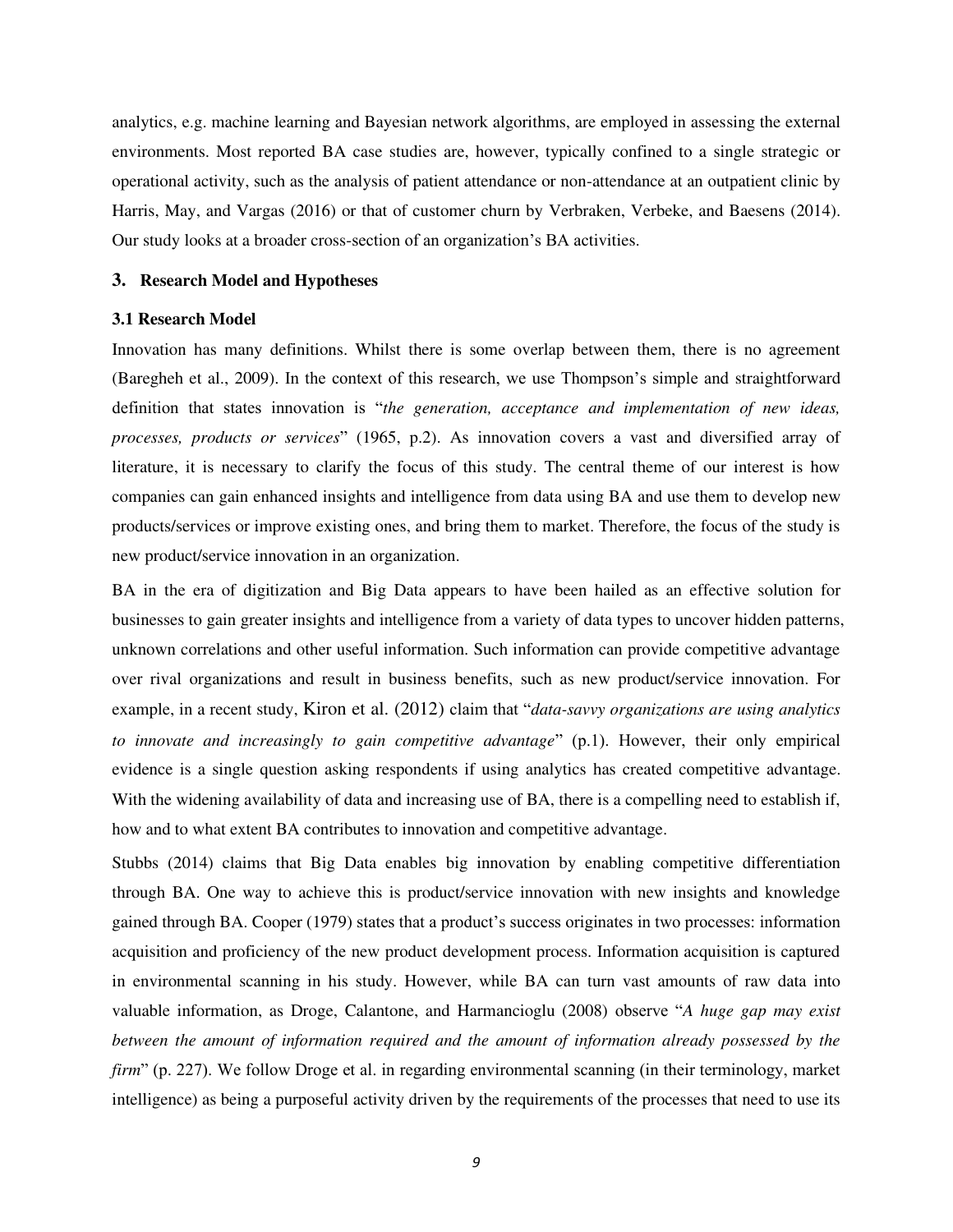outputs. Even with tools that can handle Big Data, it is neither possible nor desirable simply to acquire information in the hope that one day it may turn out to be useful. Droge et al. also capture the proficiency of the new product development process in their study.

In summary, drawing on prior research and absorptive capacity theory, we thus postulate that BA will enhance a company's innovation through better environmental scanning. Like the Information System Success Model proposed by [DeLone and McLean \(2003\),](#page-29-16) our research model suggests that first BA is applied and then the use of BA and its information products "*impacts and influences the individual user in his or her work, and these individual impacts collectively result in organizational impacts*" [\(DeLone &](#page-29-16)  [McLean, 2003, page 11\)](#page-29-16). For environmental scanning to be purposeful, people in the organization need to realize and understand that purpose.

The consideration of a firm's absorptive capacity determines the most relevant areas in the research model for the present study to examine. These areas are BA as an essential part of absorptive capacity improving environmental scanning and strengthening data-driven culture, environmental scanning bridging BA and innovation performance as the outcome, and data-driven culture mediating the effect of BA on environmental scanning activities and moderating the paths between environmental scanning and innovation performance (see discussion in section 4). The resultant research model is shown in Figure 1. In the next sub-section, a number of hypotheses are developed to be tested with the empirical data.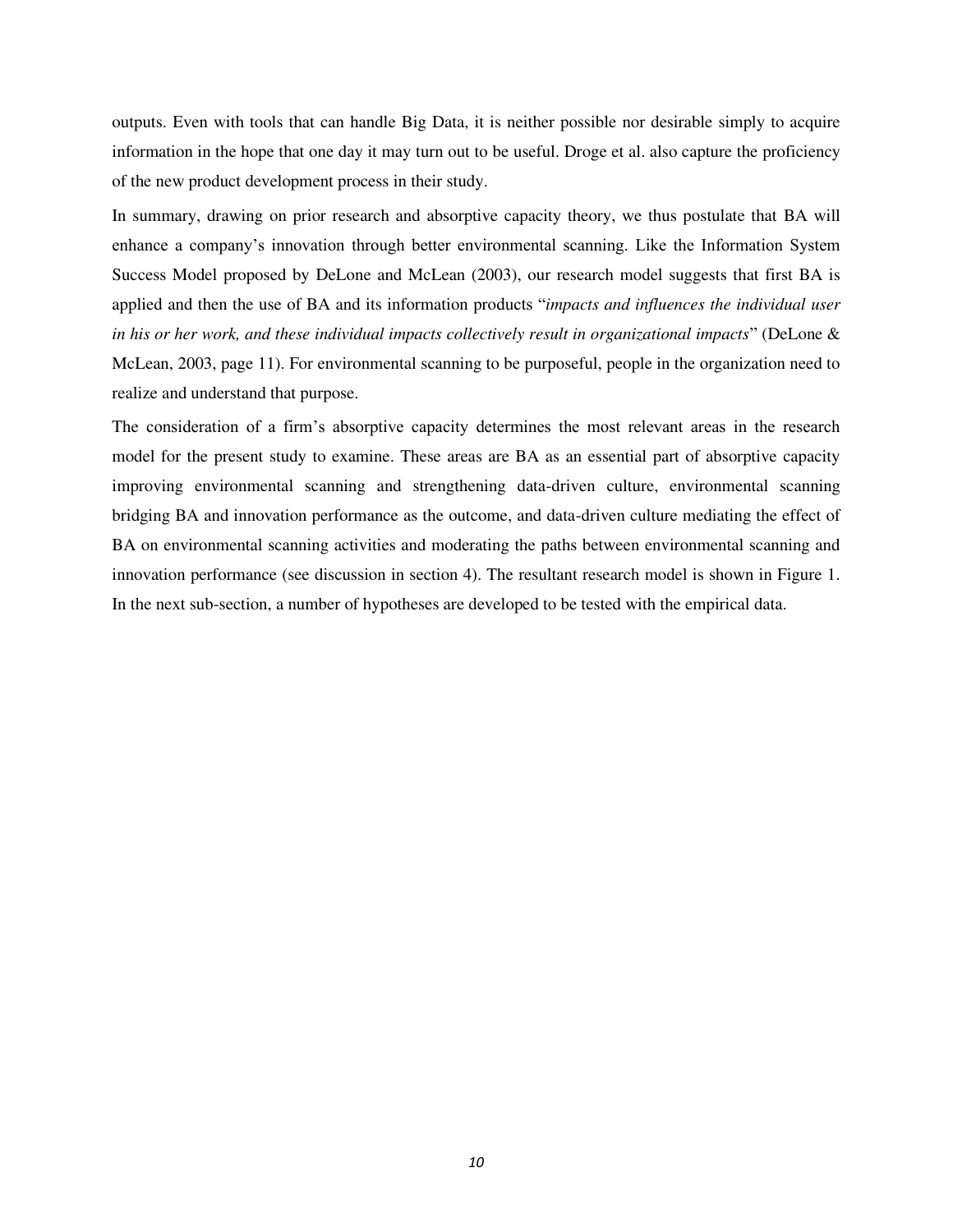## **Absorptive capacity**



Figure 1. Research model and hypotheses

#### **3.2 Hypothesis Development**

The first hypothesis follows from the arguments in the previous sub-section. We propose:

*H1 – BA has a positive effect on Environmental Scanning.* 

## **3.2.1 BA, Environmental Scanning and New Product Newness and Meaningfulness.**

[Dahlander and Gann \(2010\)](#page-29-17) reiterate that innovation is not an isolated activity; it involves engagement and interaction with others both internal and external to the firm to acquire the necessary ideas and resources. Environmental scanning, as an important element of absorptive capacity, is a basic process of any organization to acquire data from the external environment to be used in problem definition and decision making [\(Thayer, 1968\)](#page-32-6). The primary purpose of environmental scanning is to provide a comprehensive view and understanding of the current and future condition of the environment that can be used as a foundation for guiding product/service development [\(Maier, Rainer Jr, & Snyder, 1997\)](#page-31-12). Successful organizations understand their environment and provide products and services that reflect - or even anticipate - changes within it. The concept of environmental scanning has been used in research on organizational strategy and strategic decision making (e.g. [Bourgeois, 1980;](#page-28-5) [Hambrick, 1982\)](#page-30-9), but its direct relationship to innovation has not been well explored.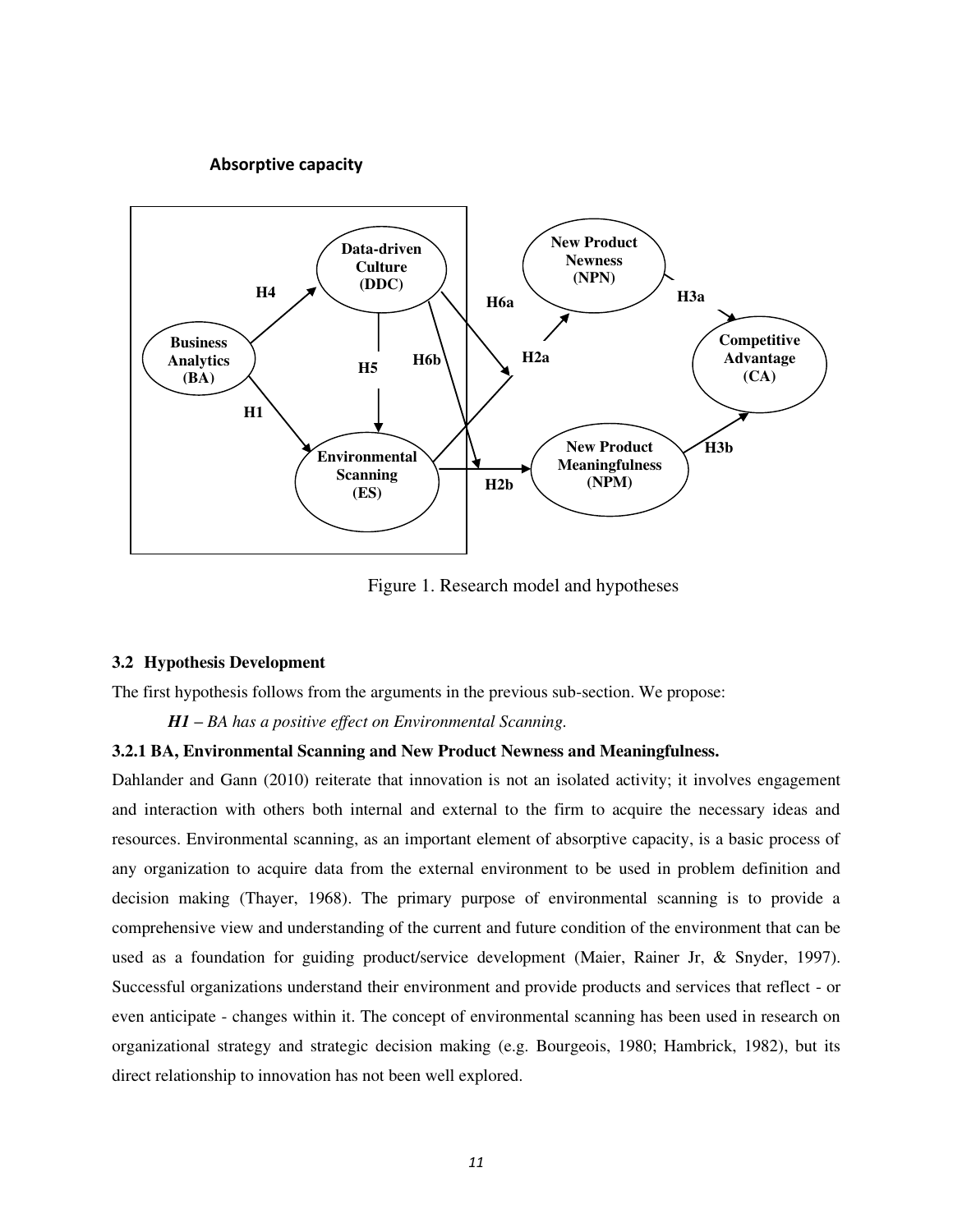In the context of innovation, environmental scanning refers to a firm's activities to gather information about its environment as a foundation for developing better understanding for innovation [\(Miller &](#page-31-13)  [Friesen, 1982\)](#page-31-13). Keller and Holland [\(1975\)](#page-30-10) and Tushman [\(1977\)](#page-32-13) argue that a primary limitation on a firm's innovativeness is its ability to recognize the needs and demands of its external environment through environmental scanning. However, most innovation studies concerning environmental scanning are in the area of market orientation. The relationship between market orientation and innovation, particularly product newness, has been debated for decades [\(Atuahene-Gima, 1996\)](#page-28-6). Research on market orientation mostly concerns if market orientation as a business strategy or organizational culture could contribute to better product innovation [\(e.g. Hurley & Hult, 1998\)](#page-30-11). The results so far are inconclusive: some suggest a negative impact (e.g. [Atuahene-Gima, 1996;](#page-28-6) [Hong, Song, & Yoo, 2013\)](#page-30-12), while others demonstrate otherwise [\(e.g. Augusto & Coelho, 2009\)](#page-28-7). Liberatore and Luo (2010) observe that "*organizations involved in analytics today seem to subscribe to the market-driven concept*" (p.317), the date of their study meaning they were referring to the early adopters of BA, although this was not a formal finding of their research.

It is argued that although findings about market orientation and innovation provide useful background understanding, they are not directly applicable in the context of BA applications because the focus of our concern is not a firm's business strategy, but its absorptive capacity reflected in purposefully acquiring external information through environmental scanning activity, to be assimilated and exploited. It appears that there has been very limited research on linking environmental scanning to product/service innovation as opposed to a strategic focus.

Turning to innovation performance, [Stock and Zacharias \(2013\)](#page-32-14) conduct an extensive literature review regarding the dimensions of new product/service innovation. They find newness and meaningfulness have each been widely used, often as part of a two-dimensional conception of innovativeness, and that the inclusion of meaningfulness enables a more detailed understanding of the innovation phenomenon at program level than newness alone. Newness refers to the inherent novelty or originality of the product/service, while meaningfulness comprises the usefulness, value and appropriateness to the customer [\(Stock & Zacharias, 2013\)](#page-32-14). We follow the examples of [Sethi and Sethi \(2009\)](#page-32-15) and Stock and Zacharias (2013) in their innovation studies and adopt the dimensions of new product/service newness (or novelty), and meaningfulness for the present study. To save space, the term "new product" in the rest of the paper should be understood as covering both new products and new services.

As discussed, it is assumed in this research that BA applications are the driver for more and different ways of environmental scanning. This then enables the firm to focus on the use of BA to generate relevant insight into a firm's changing environment, especially the needs for innovation, perhaps due to changing customers' desires, buying patterns or new developments of competitors. Nevertheless, in any individual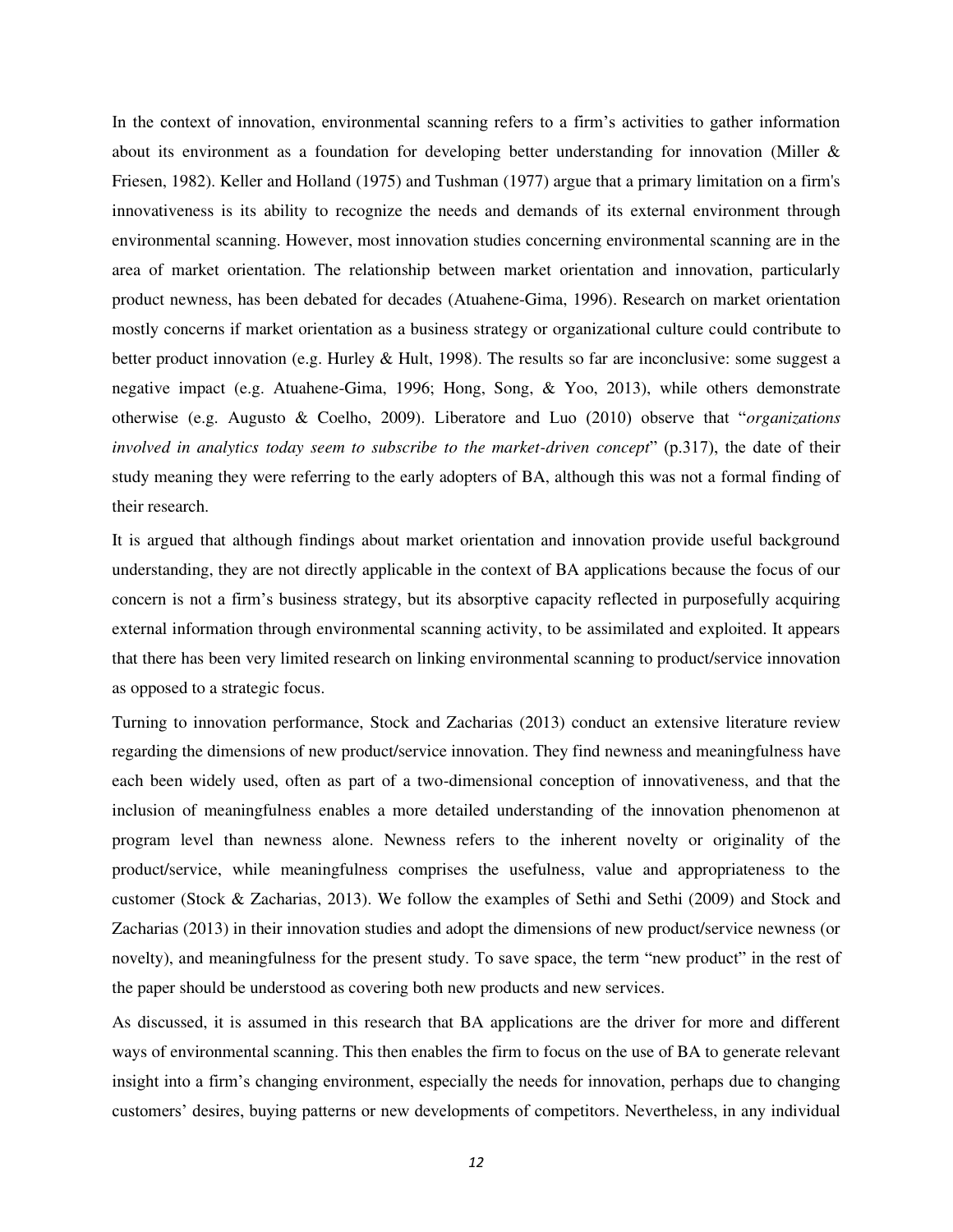instance, the usefulness and relevance of the specific information from the environmental scanning will influence new product development: "*garbage in, garbage out*" is as true as ever. Therefore, we propose:

*H2a – Environmental Scanning has a positive effect on New Product Newness.*

*H2b – Environmental Scanning has a positive effect on New Product Meaningfulness.* 

While this completes the paths to action in the form of new product development, the model needs to go further to include successful action, not just innovation for its own sake. The majority of innovation studies use competitive advantage as the measure of success (e.g. [Chen, Lin, & Chang, 2009;](#page-29-18) [Herrera,](#page-30-13)  [2015;](#page-30-13) [Im & Workman Jr, 2004;](#page-30-14) [Lengnick-Hall, 1992\)](#page-31-14) , with just a few exceptions such as [Chen and Hung](#page-29-19)  (2014) who use innovation performance, and [Stock and Zacharias \(2013\)](#page-32-14) who use customer loyalty. Indeed, [Sumo, van der Valk, Bode, and van Weele \(2016\)](#page-32-16) recently observe "Radical and incremental innovation in products and services is critical for firms' sustained competitive advantage" (p. 1482). We therefore side with the majority and propose:

*H3a – New Product Newness has a positive effect on Competitive Advantage. H3b – New Product Meaningfulness has a positive effect on Competitive Advantage.*

## **3.2.2 BA, Data-Driven Culture and Environmental Scanning.**

The role of organizational culture in innovation has been well studied and discussed [\(Büschgens, Bausch,](#page-28-8)  [& Balkin, 2013\)](#page-28-8). Given our information processing and use perspective, we focus on one particular aspect of organizational culture, which is data-driven culture as defined in section 2.2.

Because this study aims to understand BA's impact rather than its antecedents, we argue that the use of BA enhances data-driven culture in an organization. In their survey and interviews on BA applications, [Kiron et al. \(2013\)](#page-30-5) find that BA can make an organization more data-driven because of the availability of analytics. Managers who were interviewed in their case studies explain that with the availability of BA, "*we've become much more data driven and analytics oriented*" (Director of a utility company) and "*everything that we do is driven by analytics*" (CEO of an online dating service) [\(Kiron et al., 2013, p. 7\)](#page-30-5). [Kiron et al. \(2012\)](#page-30-3) reveal that companies that are successful in BA applications are not just seeing analytics as an important path to value; instead, they are evolving and changing as organizations as a result of their experience with analytics. Therefore, we posit:

*H4 –BA has a positive effect on Data-Driven Culture.*

Evidence from [Kiron et al. \(2012\)](#page-30-3) also suggests that having a culture that has evolved based more on data, has caused the organizations to change their behavior. In relation to our focus on absorptive capacity and innovation, the most relevant area of change is environmental scanning. Bearing in mind the conception of environmental scanning as a purposeful activity driven by the downstream processes, it is also argued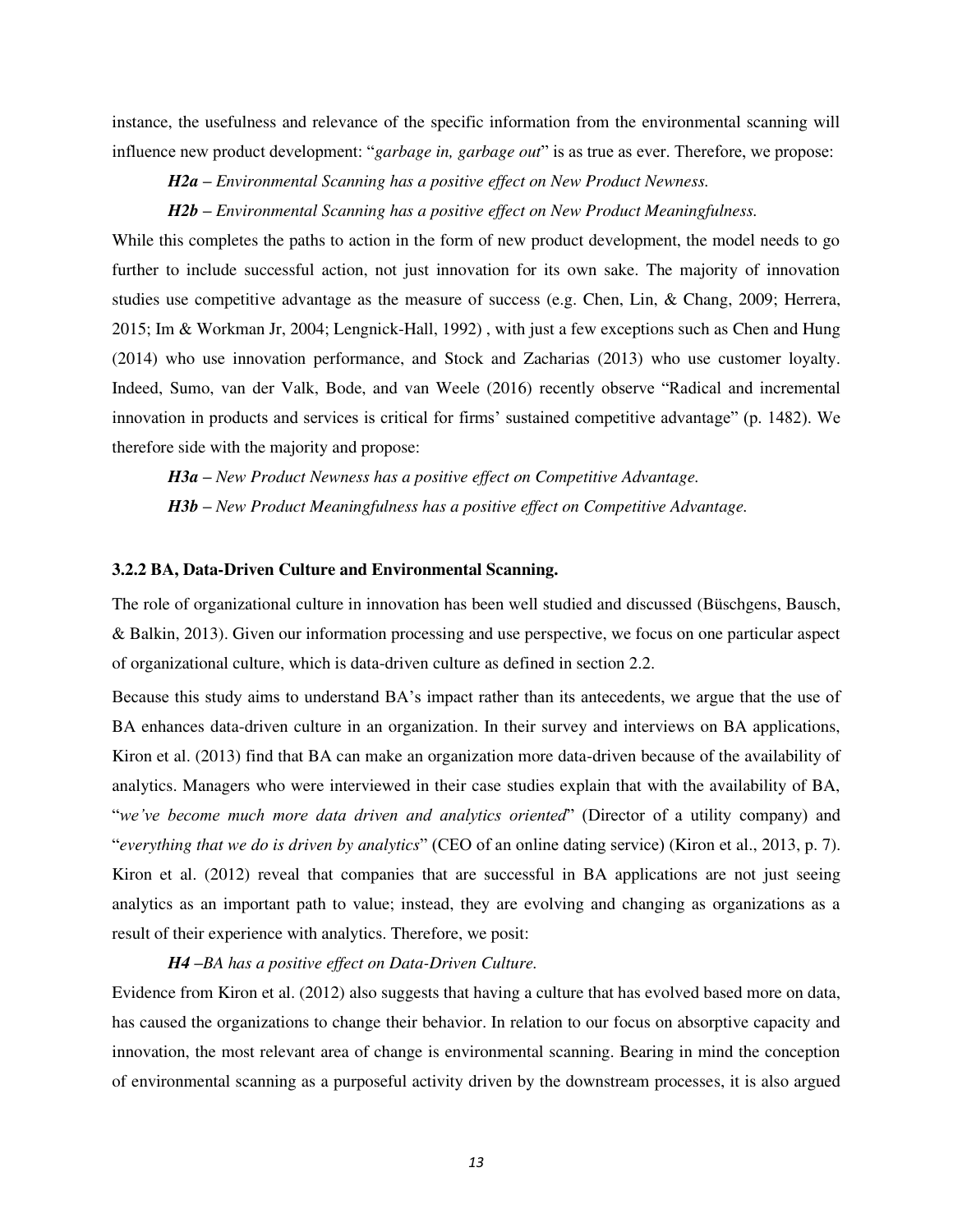that data-driven culture affects environmental scanning that, in turn, helps innovation. Therefore, we propose:

## *H5 – Data-Driven Culture has a positive effect on Environmental Scanning.*

It can be argued that more use of BA is not likely to mean better environmental scanning unless there is a widespread data-driven culture that says environmental scanning is important and therefore gets it right. Otherwise, although the acquisition part of absorptive capacity is better, the assimilation and exploitation may not be, because no-one really cares about the data coming out of environmental scanning. Therefore, it is plausible that data-driven culture can mediate the relationship between BA and environmental scanning. Examining this mediation relationship can provide a richer understanding on how the three important constructs of absorptive capacity, i.e. BA, environmental scanning and data-driven culture, work together to impact on innovation.

#### **3.2.3 Data-driven Culture and New Product Newness and Meaningfulness.**

Research on absorptive capacity and its impact on organizational performance has suggested that organizational factors such as culture can moderate the path between absorptive capacity and outcomes (e.g. [Leal-Rodríguez, Ariza-Montes, Roldán, & Leal-Millán, 2014;](#page-31-15) [Zahra & George, 2002\)](#page-33-4). Also, a number of studies [\(Evanschitzky, Eisend, Calantone, & Jiang, 2012;](#page-29-20) [Mohr, Young, & Burgess, 2012\)](#page-31-16) have demonstrated that organizational culture can moderate the path between organizational factors and organizational performance. For example, [Evanschitzky et al. \(2012\)](#page-29-20) conduct a meta-analysis on success factors of product innovation and the findings of their analysis identify and emphasize the moderating effect of culture. Similarly, it is argued in this study that the relationship between absorptive capacity as an organizational factor in this context and new product newness and meaningfulness as organizational performance indicators can be moderated by data-driven culture. A stronger data-driven culture will encourage an organization to value data and use insights gained from environmental scanning to improve new product newness and meaningfulness, thus to gain better competitive advantage. One important finding by [Kiron et al. \(2012\)](#page-30-3) is that "*a data-oriented culture makes it easier for organizations to innovate when decision makers have confidence in where the data comes from, how it is developed and by whom*" (p. 10). Therefore, based on the analysis of existing literature in absorptive capacity, innovation, and culture, we propose:

*H6a – Data-Driven Culture positively moderates the relationship between Environmental Scanning and New Product Newness.*

*H6b – Data-Driven Culture positively moderates the relationship between Environmental Scanning and New Product Meaningfulness.*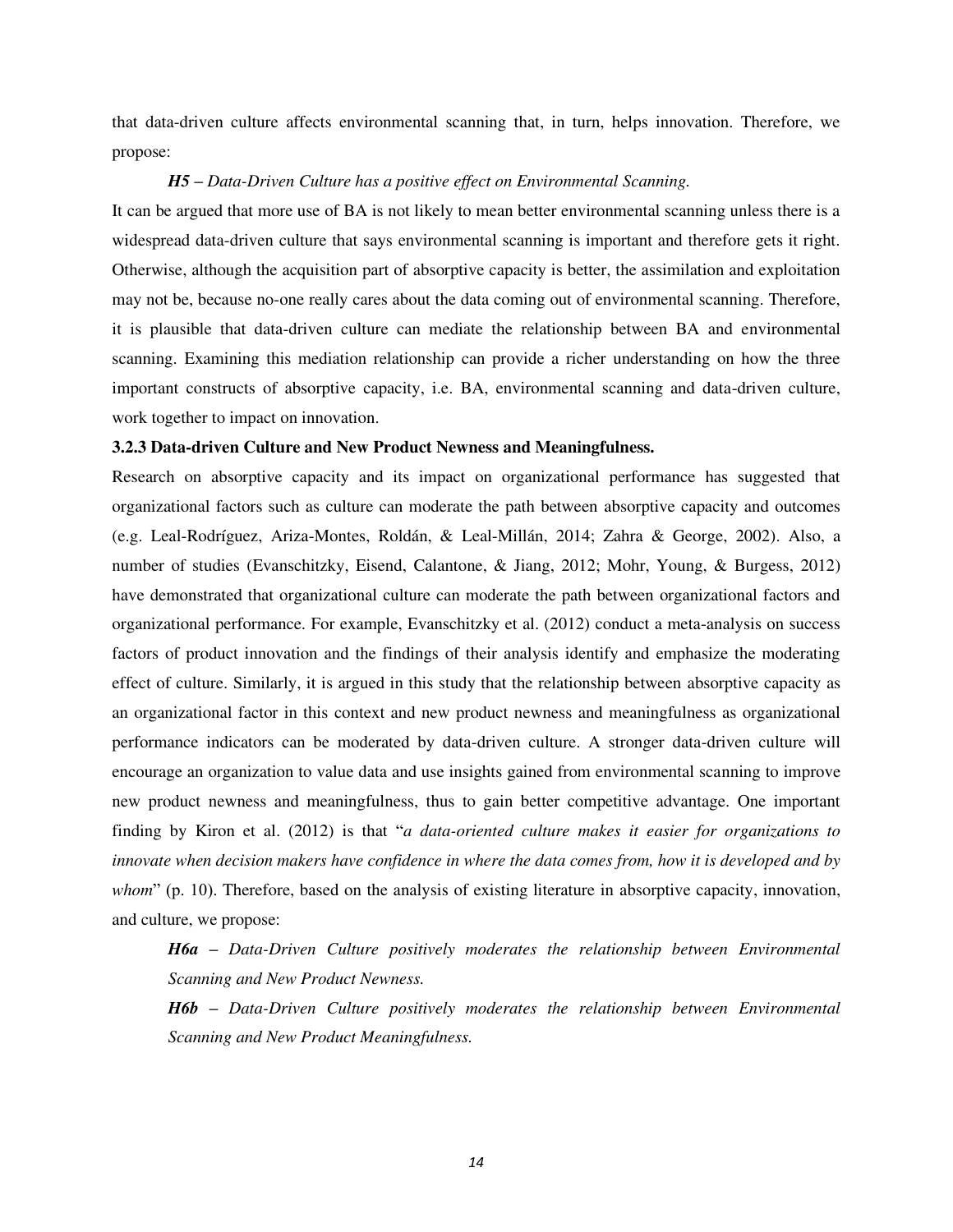## **4. Research Method**

The research model and its associated hypotheses are tested through a questionnaire survey. Data are collected from an online questionnaire survey with UK companies.

## **4.1 Model Constructs and Measurement**

## **Business Analytics (BA)**

As examined in section 2, although BA has existed for several decades, it has two important additional features in the era of Big Data. Firstly, BA has to deal with large volumes, unstructured and constantly changing data, going far beyond the complexity of traditional database work; and secondly, BA applications encompass various newer types of analytics techniques, such as: text and web analytics, graph mining, sentiment and affect analysis, and social network analytics. As this is a new research area and there are few empirically validated measurement items, we have developed new constructs and measures for BA, drawing on BA literature [\(Delen & Demirkan, 2013;](#page-29-21) [Kiron et al., 2012;](#page-30-3) [Lavalle et al.,](#page-31-3)  [2011\)](#page-31-3). The level of BA applications is measured by the use of descriptive, predictive and prescriptive analytics (DESCBA, PREDBA and PRESBA) respectively [\(Robinson et al., 2010\)](#page-32-7).

## **Innovation Performance**

Innovation performance is a multi-dimensional concept and no single innovation measurement is able to capture its complex nature. For example, innovation performance has been measured through perceived performance against competitors [\(Subramaniam & Youndt, 2005\)](#page-32-17) or objective measures such as the number of patents developed (e.g. [Ahuja, 2000;](#page-28-9) [Stuart, 2000\)](#page-32-18).

Innovation related constructs together with their measurements are adapted from the relevant innovation literature to the current research context, using indicators which have already been empirically validated by prior studies. Stock and Zacharias (2013) conduct an extensive literature review regarding the dimensions of new product innovation. They find both product newness and meaningfulness have each been widely used, often as part of a two-dimensional conception of innovativeness. Those for new product newness (NPN) are from [Miller and Friesen \(1982\),](#page-31-13) [Frishammar and Åke Hörte \(2005\)](#page-29-22) and [Droge et al. \(2008\);](#page-29-15) and those for new product meaningfulness (NPM) from [Im and Workman Jr \(2004\)](#page-30-14)  and [Kim, Im, and Slater \(2013\).](#page-30-15)

## **Data-Driven Culture (DDC)**

Based on [Davenport et al. \(2001\),](#page-29-10) [Kiron and Shockley \(2011\),](#page-31-2) [Kiron et al. \(2012\)](#page-30-3) and [Lavalle et al. \(2011\)](#page-31-3) data-driven culture is reflected in our study by measuring organizational belief (DDCBELI), attitude (DDCOPEN) and behavior towards using insight (DDCDEP, DDCUSE) and information generated from data (DDCNEED).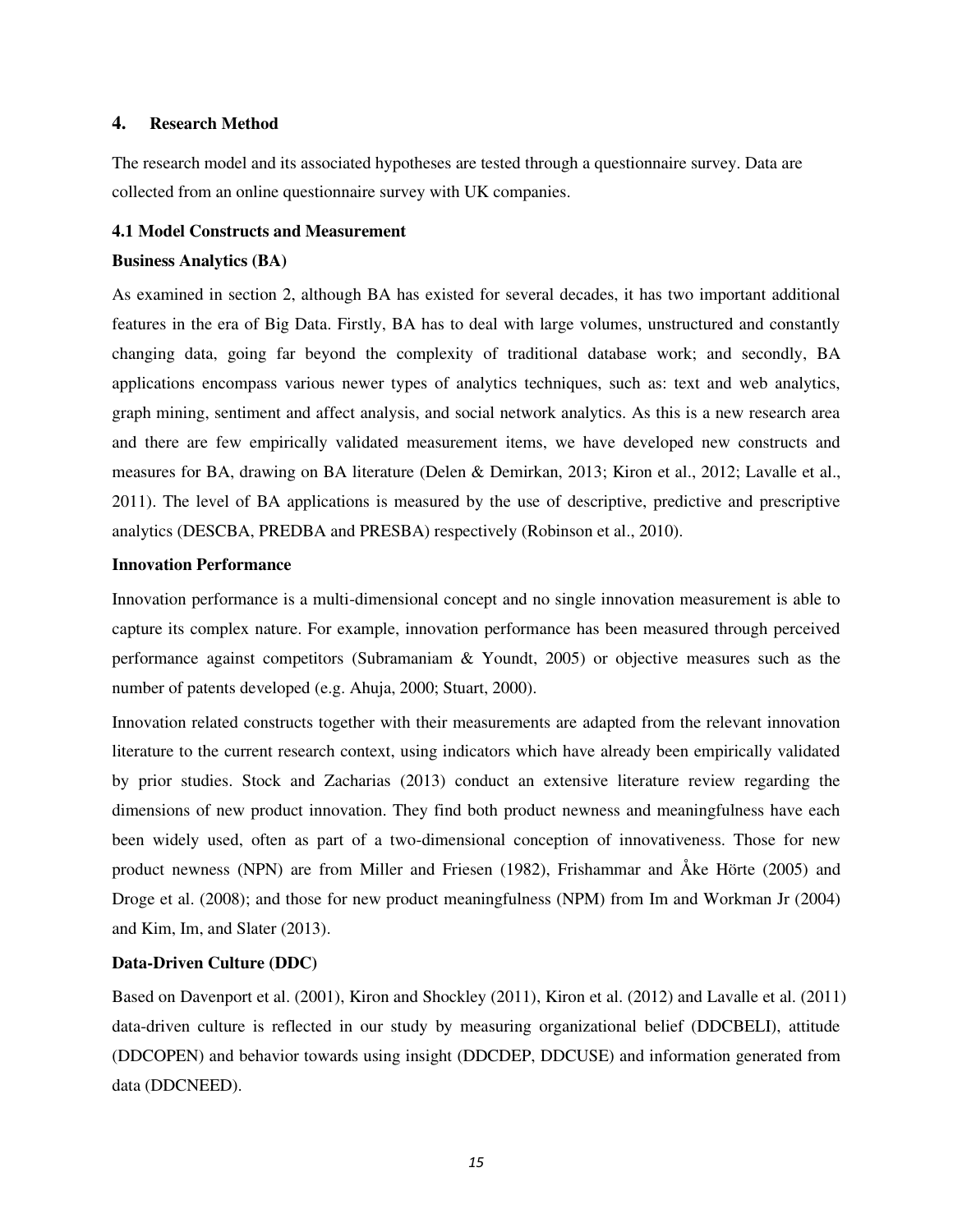## **Environmental Scanning (ES)**

The measures for environmental scanning are directly adopted from [Miller and Friesen \(1982\)](#page-31-13) that describe how a firm gathers information about its environment in relation to its clients, competitors, customers, technology and markets.

## **Competitive Advantage (CA)**

Based on [Im and Workman Jr \(2004\),](#page-30-14) [Kiron et al. \(2012\),](#page-30-3) [Lavalle et al. \(2011\),](#page-30-15) and [Kiron and Shockley](#page-30-16)  [\(2011a\)](#page-30-16), we measure competitive advantage in terms of the manager's perception of whether his/her organization has been more profitable (CAPRO), increased its sales (CASAL) and its market share (CAMAR) faster, and had a better return on investment (CAROI) than its key competitors. These subjective measurements have been commonly used by prior studies (e.g. [Armstrong & Sambamurthy,](#page-28-10)  [1999;](#page-28-10) [Kearns & Sabherwal, 2007\)](#page-30-16).

The constructs and their indicators are summarized in Table 1.

| Table 1. Constructs and indicators of the study. |  |  |  |  |
|--------------------------------------------------|--|--|--|--|
|--------------------------------------------------|--|--|--|--|

| <b>Constructs</b> | <b>Indicators</b>                                                                    | <b>References</b>     |
|-------------------|--------------------------------------------------------------------------------------|-----------------------|
| <b>Business</b>   | Please indicate the extent to which your company uses the following types of         | (Delen<br>$\&$        |
| Analytics (BA)    | Business Analytics on a 7-point scale.(1 - none at all, 7 - extensively)             | Demirkan, 2013;       |
| (Formative)       | • DESCBA: Descriptive (What has happened and what is happening?): e.g.               | Kiron et al., 2012;   |
|                   | uses business intelligence and data mining to provide the context of and             | Robinson et al.,      |
|                   | trending information on past or current events.                                      | 2010)                 |
|                   | • PREDBA: Predictive analytics (What could happen?): e.g. uses statistical           |                       |
|                   | models and forecasts to provide an accurate projection of the future                 |                       |
|                   | happenings and the reasoning as to why.                                              |                       |
|                   | • PRESBA: Prescriptive analytics (What should we do?): e.g. uses optimisation        |                       |
|                   | and simulation to recommend one or more courses of action and show the               |                       |
|                   | likely outcome of each decision.                                                     |                       |
| Data-driven       | To what extent do you agree or disagree with the following statements about          | (Davenport et al.,    |
| Culture (DDC)     | you company's culture $(1 -$ strongly disagree, $7 -$ strongly agree).               | 2001; Kiron et al.,   |
| (Formative)       | • DDCBELI: We believe that having, understanding and using data and                  | 2012; Kiron &         |
|                   | information plays a critical role                                                    | Shockley,<br>2011;    |
|                   | DDCOPEN: We are open to new ideas and approaches that challenge current              | Lavalle et<br>al.,    |
|                   | practices on the basis of new information                                            | 2011)                 |
|                   | • DDCDEP: We depend on data-based insights to support decision making                |                       |
|                   | • DDCUSE: We use data-based insights for the creation of new services or<br>products |                       |
|                   | DDCNEED: Individuals have need for data to make decisions<br>$\bullet$               |                       |
| Environmental     | To what extent do you agree or disagree with the following statements about the      | Miller & Friesen,     |
| Scanning (ES)     | following activities that had been undertaken to gather information about your       | 1982                  |
| (Formative)       | company's environment in the past five years $(1 -$ strongly disagree, $7 -$         |                       |
|                   | strongly agree).                                                                     |                       |
|                   | • ESROU: Routine gathering of opinions from clients                                  |                       |
|                   | • ESSPE: Special market research studies                                             |                       |
|                   | • ESCOM: Explicit tracking of the policies and tactics of competitors                |                       |
|                   | • ESFOR: Forecasting sales, customer preferences, technology, etc.                   |                       |
| <b>New</b>        | Rate your company's product/service innovation in the past five years                | (Droge)<br>et<br>al., |
| Product/Service   | From 1 to 7:                                                                         | 2008; Frishammar      |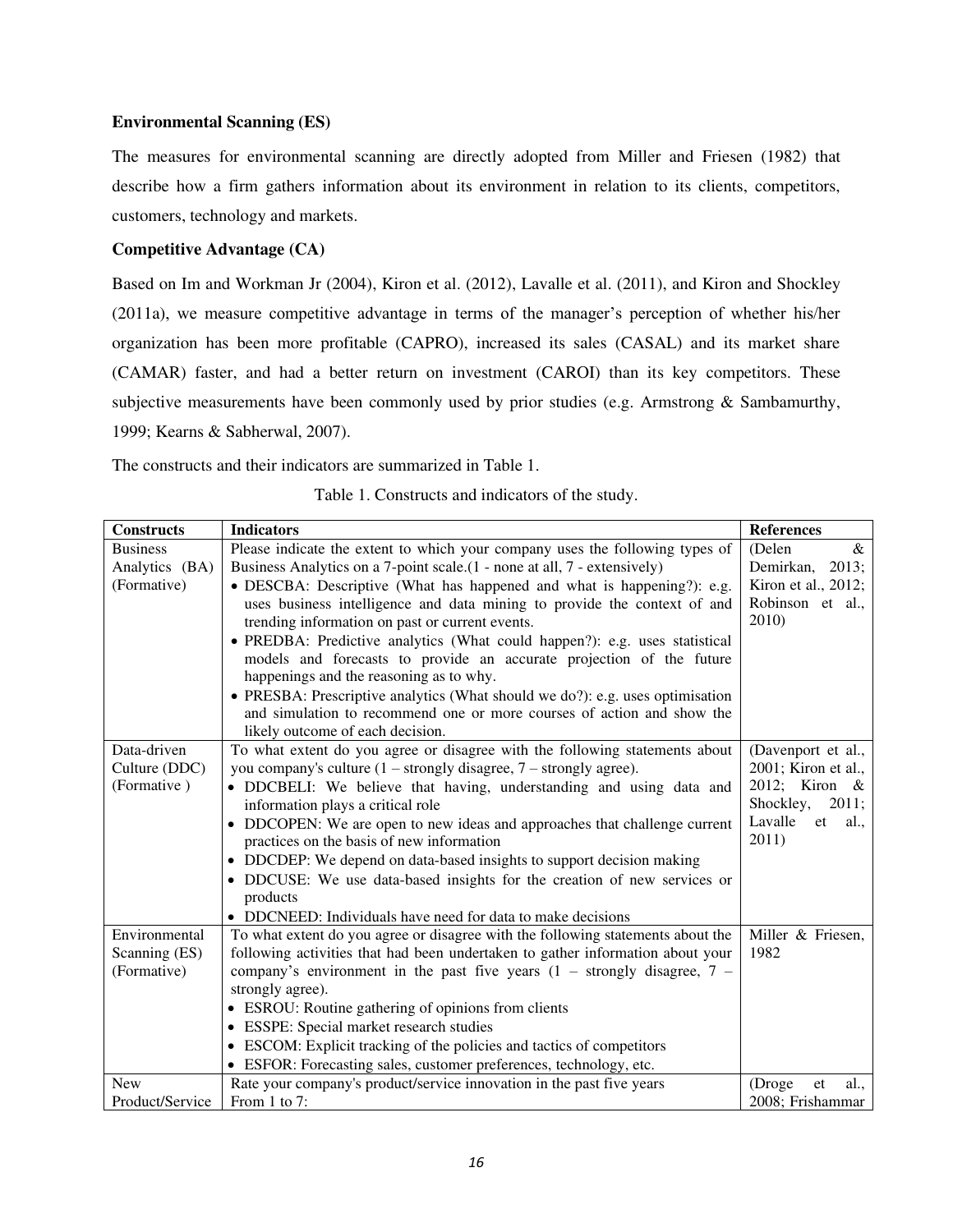| Newness (NPN)<br>(Formative)                                             | NPNRD: 1-There had been a strong emphasis on the marketing of true and tried<br>products/services ---- 7- There had been a strong emphasis on R&D,<br>technological leadership, and innovation<br>NPNDRA: 1 - Changes in products/services had been mostly of a minor nature -<br>--- 7-Changes in products/services had been mostly dramatic<br>NPNMAN: 1 - We had marketed no new lines of products/services ---- 7- We<br>had marketed many new lines of products/services | Ake<br>Hörte.<br>&<br>2005; Miller &<br>Friesen, 1982) |
|--------------------------------------------------------------------------|-------------------------------------------------------------------------------------------------------------------------------------------------------------------------------------------------------------------------------------------------------------------------------------------------------------------------------------------------------------------------------------------------------------------------------------------------------------------------------|--------------------------------------------------------|
| <b>New</b><br>Product/Service<br>Meaningfulness<br>(NPM)<br>(Reflective) | Compared with those of our key competitors in the past five years, the new<br>products or services we offered were $(1 -$ strongly disagree, $7 -$ strongly agree).<br>• NPMREL: relevant to customers' needs and expectations<br>• NPMSUI: considered suitable for customers' desires<br>• NPMAPP: appropriate for customers' needs and expectations<br>NPMUSE: useful for customers                                                                                         | (Im & Workman)<br>Jr, 2004; Kim et<br>al., 2013)       |
| Competitive<br>Advantage<br>(CA)<br>(Reflective)                         | To what extent you agree or disagree with the following statements about your<br>company's performance, on average, in the past five years $(1 -$ strongly<br>disagree, $7$ – strongly agree).<br>• CAPRO: We are more profitable than our key competitors<br>• CASAL: Our sales increased faster than our key competitors<br>• CAMAR: Our market share increased faster than our key competitors<br>• CAROI: We had better return on investment than our key competitors     | (Im & Workman)<br>Jr, 2004                             |

## **4.2 Data Collection and Sample Size**

We collected data from both medium (number of employees between 50 and 249 inclusive) and large (250 or more employees) UK enterprises as they are expected to have the "capabilities" and "substantial resources" to employ various types of BA for business improvement [\(Gillon et al., 2014\)](#page-29-4). We generated a questionnaire survey using a seven-point Likert scale (ranging from 1 - strongly disagree to 7 - strongly agree, except where shown otherwise in Table 1) to capture the responses to the measurements of all constructs. The questionnaire contained five sections covering 1. respondent and company profile, 2. use of BA, 3. data-driven culture and environmental scanning, 4. new product innovation, 5. perceived competitive advantage. Table 1 shows the questions used in the survey to measure the research constructs. The survey instruments were developed based on the literature review and definitions discussed above and were then scrutinized by subject experts. After a few revisions, the survey was tested with four academic and business experts to ensure that the respondents understood the questions and there were no problems with the wording or measurements, which resulted in a few minor formatting and presentation modifications. The survey questionnaire was then distributed to managers electronically through Qualtrics, which is a world leading well-developed online survey tool. The target population was the senior managers in the firm and their email addresses were identified from the FAME (Financial Analysis Made Easy) database. FAME provides financial information on almost 10 million public and private UK & Irish companies that is updated daily. They were also reminded to pass the survey to another person if they believed that he/she was in a better position to answer the survey questions. Four rounds, one week apart, of emails including a cover letter with the questionnaire survey were sent. Each respondent was offered a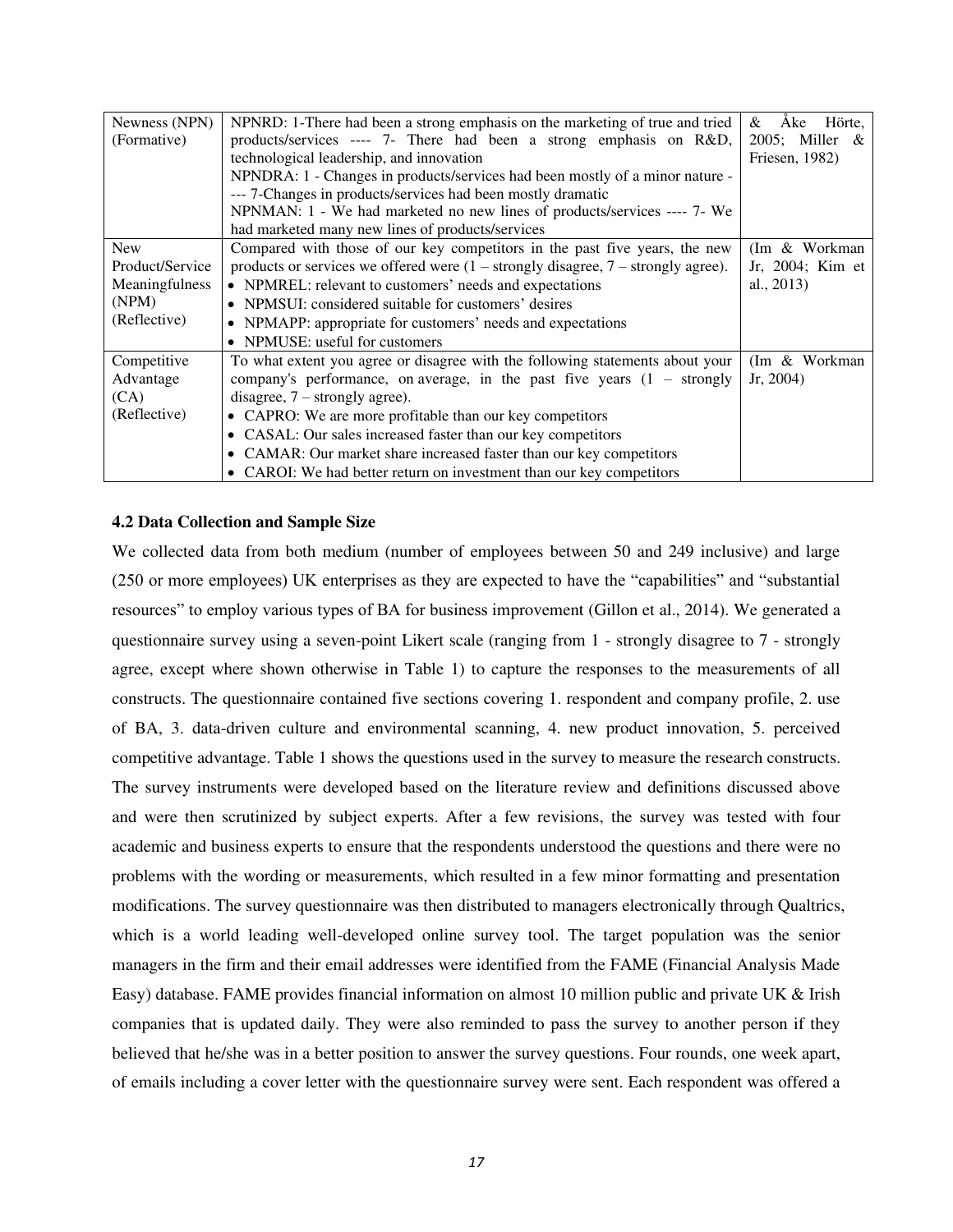summary of the results and the opportunity to enter into a draw to win one of five Amazon gift certificates (£100 each).

Using Qualtrics software, a total of 102,237 survey invitations were sent by email. However, the majority of them were never opened. Of all sent emails, 578 surveys were opened; of these, we received 232 responses and 218 were usable responses. Unfortunately, with the software used for distributing the survey invitation, there was no means to know if the email actually was delivered to the intended recipient's inbox. As a result, calculating a true response rate appears impossible because the apparent response rate of 0.21% would seriously under-represent the true rate, whereas a response rate based on the number of opened surveys and completed surveys, which is 37.7%, would similarly over-represent the true rate. The literature does not seem to have come up with agreed methods or expected rates for conducting surveys with mass emails such as ours. For example, [Kianto, Andreeva, and Pavlov \(2013\),](#page-30-17) using different mailing software, report a survey where, of 10,000 emails sent, only 4,064 reached the individual's inbox.

We therefore instead consider the number of responses from the perspective of building an adequate model. In the structural model, the maximum number of arrows pointing at a construct is two. In order to detect a minimum  $\mathbb{R}^2$  value of 0.10 in any of the constructs at a significance level of 1%, the minimum sample size required is 158 [\(Hair, Hult, Ringle, & Sarstedt, 2014\)](#page-30-18). Since we had 218 usable responses, this minimum sample size requirement is thus met.

### **5. Data Analysis and Results**

The hypotheses were tested empirically using partial least squares structural equation modeling (PLS-SEM) based on survey data. PLS-SEM is recommended to be well-suited for research situations where theory is less developed and formative constructs are part of the structural model, as here [\(Hair, Ringle, &](#page-30-19)  [Sarstedt, 2013\)](#page-30-19).

### **5.1 Data Screening**

Data screening was performed using SPSS21 in two stages. Initially, observations where the missing data exceeded 10% were removed [\(Hair, Black, Babin, & Anderson, 2010\)](#page-30-20), thus reducing the 232 responses we received to 225. The remaining data set still had missing values but fewer than 5% on a single variable, which may be of little concern [\(Amabile, 1983\)](#page-28-11) if the values are missing completely at random (MCAR). To check if the remaining missing data were MCAR, Little's MCAR test [\(Little, 1988\)](#page-31-17) was then conducted and was found to be significant. Such observations were therefore completely removed, leaving a total of 218 responses to be used in the analysis.

#### **5.2 Respondents' Profile**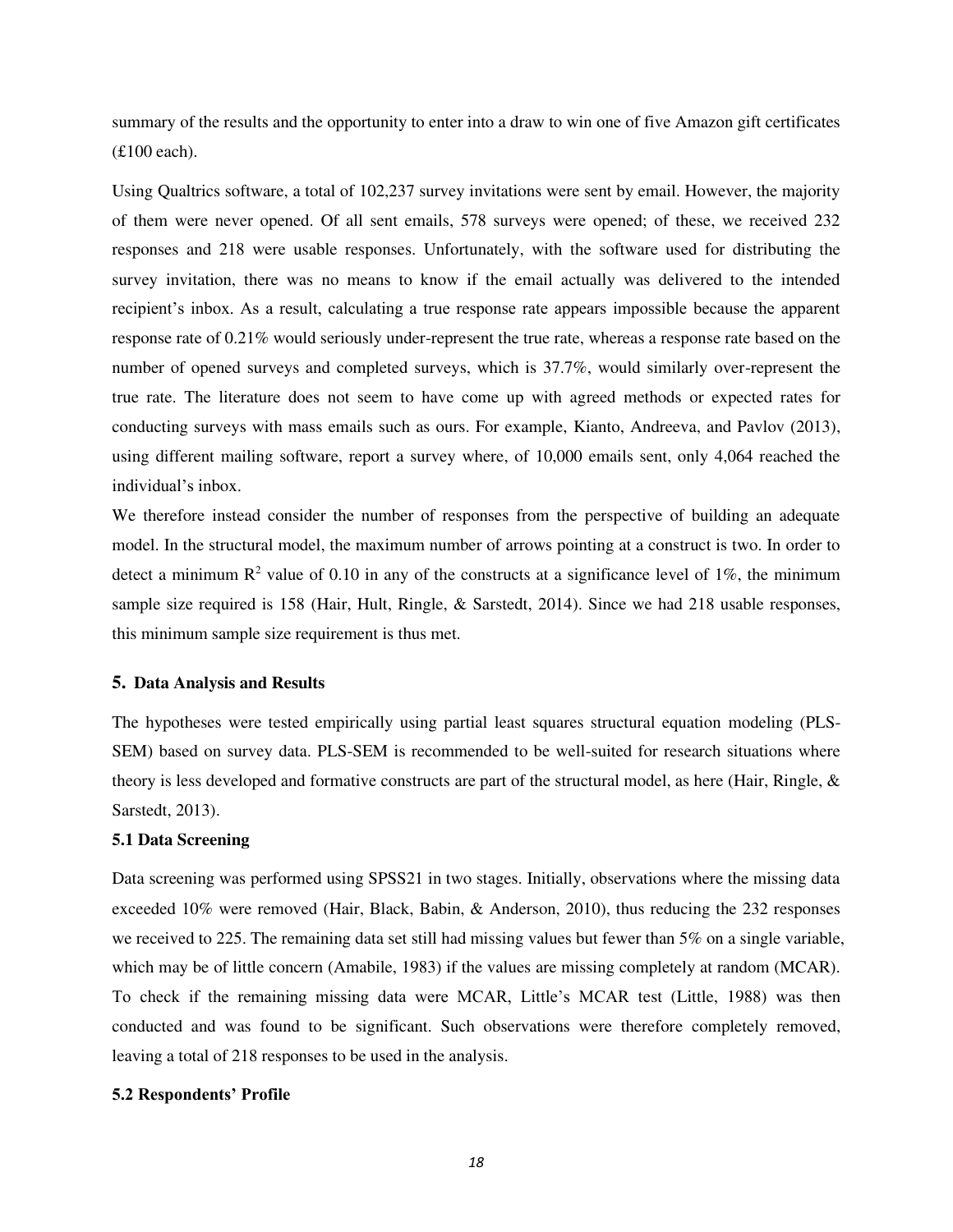Table 2a and 2b summarize the company profile and the respondent profile in terms of their organizational positions and years of experience in their current firms and industry. As indicated, we used a key informant approach based on position in the organization [\(Bagozzi, Youjae, & Phillips, 1991\)](#page-28-12) to collect data. The reported positions of the respondents suggested that 20% of the respondents were in a senior managerial position and the rest of them were in a middle managerial position, thus the respondents were considered to be able to address the survey questions.

| Company profiles $(n=218)$ |      |                     |      |  |  |  |
|----------------------------|------|---------------------|------|--|--|--|
| Industry                   | $\%$ | Number of employees | $\%$ |  |  |  |
| Manufacturing              | 30   | 50-249              | 62   |  |  |  |
| <b>Prof Services</b>       | 15   | $250 - 4999$        | 26   |  |  |  |
| Technology                 |      | $>= 5000$           | 12   |  |  |  |
| Retail/Wholesale           |      |                     |      |  |  |  |
| <b>Fin Services</b>        |      |                     |      |  |  |  |
| Other                      | 33   |                     |      |  |  |  |

Table 2a. Company profile

Table 2b. Respondent profile

| Respondent profiles $(n=218)$ |    |                  |          |              |  |  |  |
|-------------------------------|----|------------------|----------|--------------|--|--|--|
| Positions                     | %  | Years of         | in the   | in the       |  |  |  |
|                               |    | experience $(x)$ | firm $%$ | industry $%$ |  |  |  |
| CEO/MD/Partner                | 20 | $x \leq 5$       | 13       |              |  |  |  |
| Operations director           | 16 | 5 < x < 10       | 31       | 10           |  |  |  |
| Fin/Acc director              | 12 | 10 < x < 15      | 18       | 9            |  |  |  |
| Mktg/Sales director           | 8  | 15 < x < 20      | 13       | 15           |  |  |  |
| CIO/IT Manager                | 7  | 20 < x < 25      | 11       | 13           |  |  |  |
| Other directors               | 37 | x > 25           | 14       | 51           |  |  |  |

#### **5.3 Common Method and Non-respondent Bias**

This research used both procedural and statistical remedies to control for common method bias [\(Podsakoff, MacKenzie, & Podsakoff, 2012\)](#page-32-19). The procedural remedy used was to improve scale items, especially unfamiliar items, through defining them clearly and keeping the questions simple and specific thereby to eliminate ambiguity. In addition, rather than just labeling the end points, every point on the response scale was labeled, which also helps reduce item ambiguity [\(Krosnick, 1999\)](#page-31-18). Additionally, Harman's single-factor test was conducted as a statistical remedy to assess common method bias that may affect the true correlations between variables and cause biased parameter estimates [\(Malhotra, Patil, &](#page-31-19)  [Kim, 2007\)](#page-31-19). The test result indicated that the first factor accounted for 35.90% of the total variance; thus, there is no evidence of a substantial common method bias in this study.

Potential bias from non-response or self-selection concern was assessed by conducting two tests. The first test compared respondents in the first two rounds  $(n=122)$  with later respondents  $(n=96)$  on all measures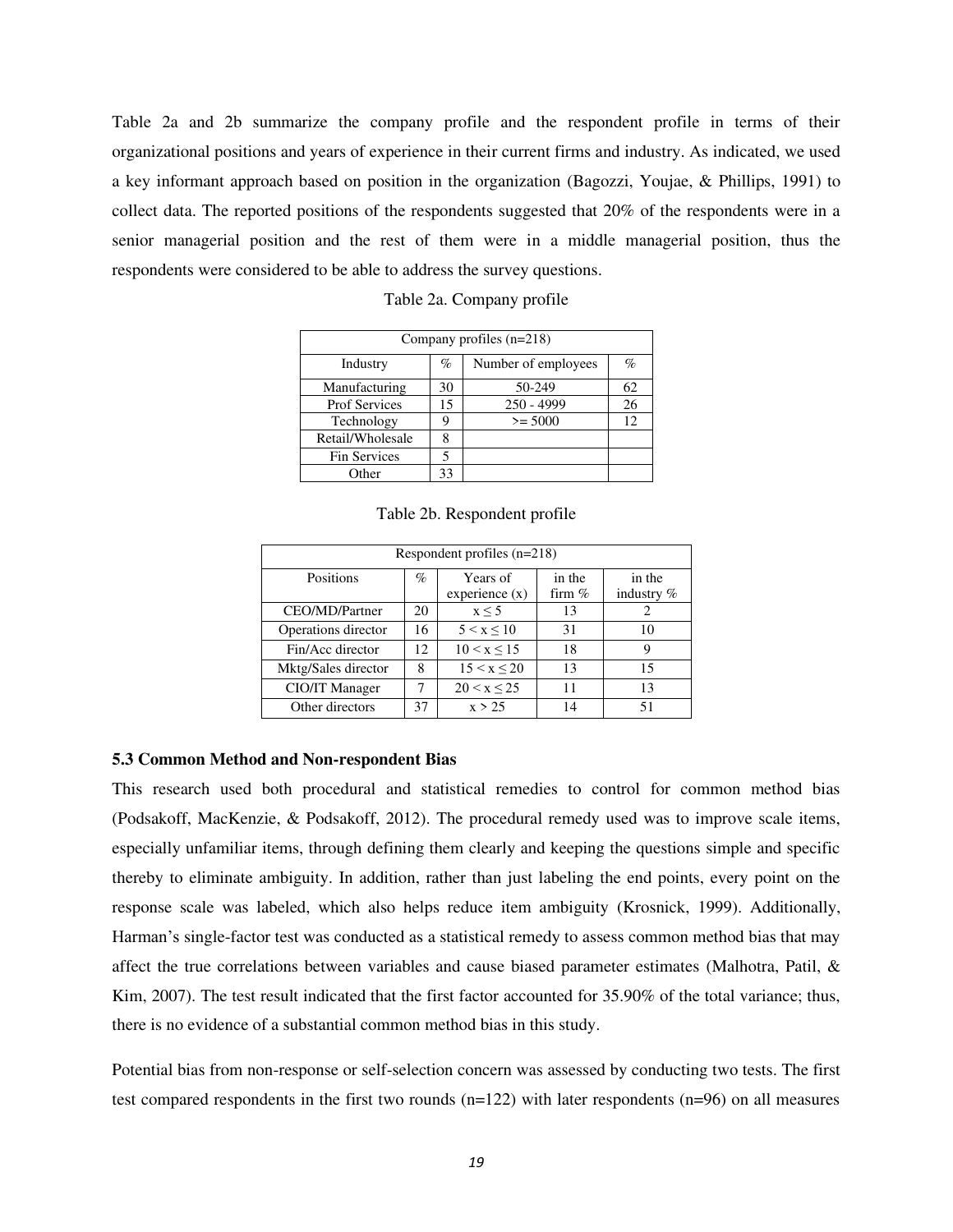through a t-test. The t-test results did not find a significant difference at a significance level of 5% (twotailed) between the two respondent groups, suggesting an absence of non-response bias [\(Armstrong &](#page-28-13)  [Overton, 1977\)](#page-28-13). The second test compares the distribution of the company size of the respondents with that of the complete sampling frame, based on the known value for the population approach [\(Armstrong](#page-28-13)  [& Overton, 1977\)](#page-28-13). A nonparametric chi-square test comparing the distribution of the observed and expected values found no significant difference at the 5% level.

## **5.4 Evaluation of the Measurement Model**

Since the model contains both reflective and formative constructs, a separate set of analyses was conducted following the recommendations made by [Hair et al. \(2014\).](#page-30-18) The reflective measurement model was evaluated by considering internal consistency (composite reliability), indicator reliability, convergent validity and discriminant validity.

The composite reliability (CR) scores summarized in Table 3 indicated that results based on these constructs should be consistent, since all constructs met the recommended threshold value for acceptable reliability, that is, both CR and Cronbach's  $\alpha$  should be larger than 0.70.

Indicator reliability was assessed by observing the factor loadings and each indicator's variance; the former should be larger than 0.70 and the latter should be no less than 0.50. As summarized in Table 3, indicator reliability was satisfactory. Convergent validity was also satisfactory since the average variance extracted (AVE) value for each construct was no less than the recommended threshold value of 0.50.

| <b>Convergent Validity and Internal Consistency Reliability</b> |               |         |             |             |            |            |  |
|-----------------------------------------------------------------|---------------|---------|-------------|-------------|------------|------------|--|
|                                                                 |               |         | Indicator   | Composite   | Cronbach's |            |  |
| Construct                                                       | Indicator     | Loading | Reliability | Reliability | Alpha      | <b>AVE</b> |  |
| <b>NPM</b>                                                      | <b>NPMAPP</b> | 0.93    | 0.86        |             | 0.93       |            |  |
|                                                                 | <b>NPMREL</b> | 0.92    | 0.85        | 0.95        |            | 0.84       |  |
|                                                                 | <b>NPMSUI</b> | 0.90    | 0.81        |             |            |            |  |
|                                                                 | <b>NPMUSE</b> | 0.91    | 0.83        |             |            |            |  |
| <b>CA</b>                                                       | <b>CAMAR</b>  | 0.91    | 0.83        |             | 0.89       |            |  |
|                                                                 | <b>CAPRO</b>  | 0.80    | 0.64        |             |            |            |  |
|                                                                 | <b>CAROI</b>  | 0.84    | 0.71        | 0.92        |            | 0.75       |  |
|                                                                 | CASAL         | 0.92    | 0.85        |             |            |            |  |

Table 3. Convergent validity and internal consistency reliability

Discriminant validity was assessed via two tests. The first was to analyze the Fornell-Larcker criterion [\(Hair et al., 2013\)](#page-30-19) to evaluate if the square root of the AVE value for each construct was greater than the correlation of that construct with any other construct, which was true. The second test was to observe if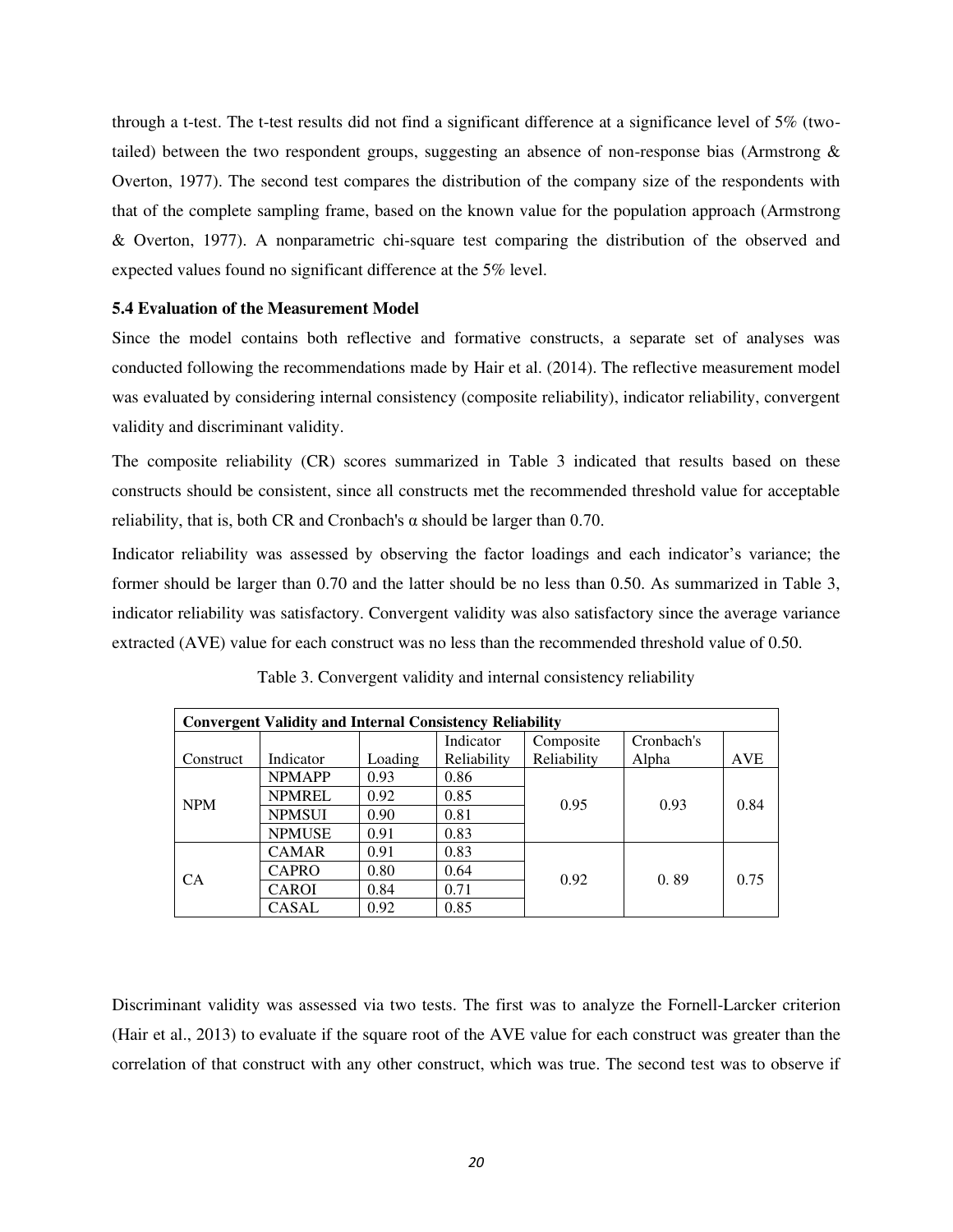each reflective indicator loaded highest on the construct it was associated with, which was also true, thus demonstrating discriminant validity was satisfactory. The analysis results are summarized in table 4.

|    |            | Mean  | S.D.  |            |            |           | 4          |           | $\sigma$ |
|----|------------|-------|-------|------------|------------|-----------|------------|-----------|----------|
|    | BA         | 4.032 | 1.531 | n/a        |            |           |            |           |          |
| 2. | CA         | 4.737 | 1.183 | $0.205***$ | 0.869      |           |            |           |          |
|    | $3.$ DDC   | 4.951 | 1.257 | $0.611**$  | $0.232**$  | n/a       |            |           |          |
| 4. | ES         | 4.424 | 1.253 | $0.493**$  | $0.276***$ | $0.619**$ | n/a        |           |          |
|    | <b>NPM</b> | 5.710 | 0.817 | 0.037      | $0.395***$ | $0.163*$  | $0.274***$ | 0.913     |          |
| 6. | <b>NPN</b> | 4.288 | 1.264 | $0.324***$ | $0.347**$  | $0.430**$ | $0.462**$  | $0.297**$ | n/a      |

Table 4. Means, standard deviation, and correlations

*Square root of AVE on the diagonal; n/a -not applicable to formative constructs* \*\*p<0.01, \*p<0.05

The formative measurement model was validated in terms of assessing multicollinearity, the indicator weights, significance of the weights, and the indicator loadings [\(Hair et al., 2014\)](#page-30-18). To assess the level of multicollinearity, the values of variance inflation factor (VIF) of all formative constructs were evaluated. The threshold value suggested for VIF is 3.3 [\(Petter, Straub, & Rai, 2007\)](#page-32-20) or 5 [\(Hair et al., 2014\)](#page-30-18). All VIF values associated with BA and DDC indicators were below 3.3, thus there were no major multicollinearity issues. All but five indicators' outer weights were significant, indicating each formative indicator captured a portion of the associated construct's scope. These outer weights indicated that the associated formative indicators were meaningful and satisfactorily contributed to forming their associated constructs. Therefore, based on the above evaluations, the formative part of the measurement model was valid.

#### **5.5 Evaluation of the Structural Model and Hypothesis Testing**

Smart PLS 2.0 M3 was used for testing the hypotheses and assessing the predictive power of the research model. A bootstrapping procedure (5,000 samples) was used to assess the significance of the hypothesized paths and the amount of variance in the dependent variables attributed to the explanatory variables [\(Hair et al., 2014\)](#page-30-18).

**Control variable analysis.** To understand whether firm size, industry type, respondent job title and years of job experience have an effect on competitive advantage through innovation, this study controlled for these factors by the use of dummy variables. The results indicated that none of them had a statistically significant effect (at the 5% level) on competitive advantage (see Figure 2).

**Hypothesis Testing.** The results of hypothesis testing are presented in Figure 2 and Table 5. While H1 to H5 and H6b were supported, H6a was rejected.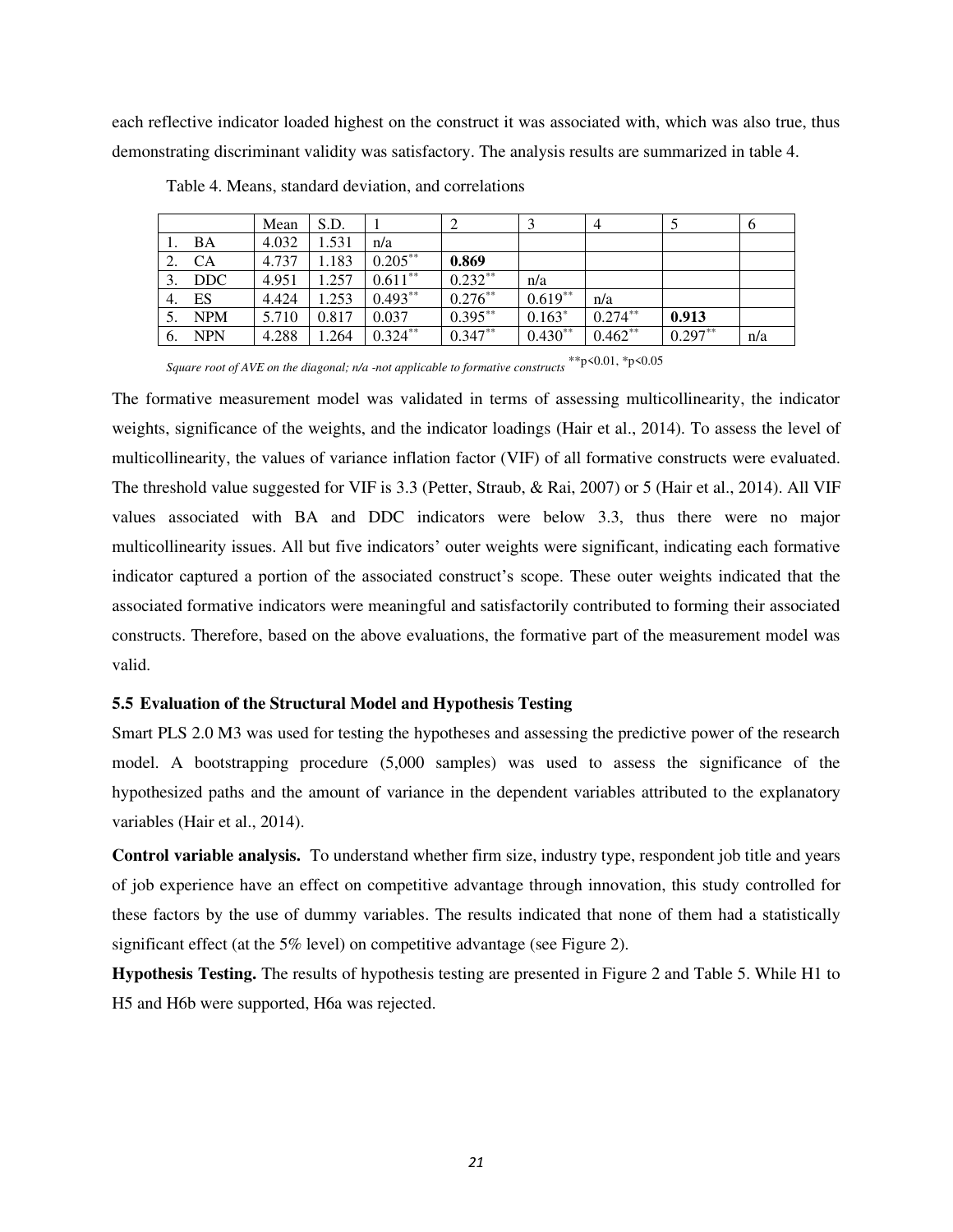

<sup>\*\*\*</sup>*p*<0.001, \*\**p*<0.01, \**p*<0.05, ns=not significant The results for the key variables were analyzed without adding the non-significant control variables

Figure 2. Research hypotheses test results

|               | Hypothesized         | Standard path | Standard | $p$ -Values           | Empirical |  |  |
|---------------|----------------------|---------------|----------|-----------------------|-----------|--|--|
|               | Path                 | coefficient   | error    |                       | evidence  |  |  |
| Hypothesis 1  | $BA$ ->ES            | 0.183         | 0.0788   | $0.0241$ <sup>*</sup> | Supported |  |  |
| Hypothesis 2a | ES->NPN              | 0.343         | 0.0824   | $0.0001***$           | Supported |  |  |
| Hypothesis 2b | ES->NPM              | 0.310         | 0.0869   | $0.0003***$           | Supported |  |  |
| Hypothesis 3a | $NPN-CA$             | 0.248         | 0.0645   | $0.0001***$           | Supported |  |  |
| Hypothesis 3b | $NPM$ -> $CA$        | 0.328         | 0.0577   | $0.0000***$           | Supported |  |  |
| Hypothesis 4  | BA->DDC              | 0.611         | 0.0518   | $0.0000***$           | Supported |  |  |
| Hypothesis 5  | $DDC \rightarrow ES$ | 0.506         | 0.0704   | $0.0000***$           | Supported |  |  |
| Hypothesis 6a | ES*DDC->NPN          | 0.216         | 0.1127   | $0.0583^{ns}$         | Rejected  |  |  |
| Hypothesis 6b | ES*DDC->NPM          | 0.202         | 0.0739   | $0.0047**$            | Supported |  |  |
| 含定定<br>.      |                      |               |          |                       |           |  |  |

Table 5. Summary results of hypothesis testing

 $*p$ <0.001,  $*p$ <0.01,  $*p$ <0.05, ns-not significant

More specifically, to evaluate H6a and H6b, that is, the moderating effect of DDC (data-driven culture) on the relationships between ES and NPN and between ES and NPM respectively, the function of "Create Moderating Effect" provided by Smart PLS 2.0 M3 was used, with ES as a predictor variable and DDC as a moderator variable. The bootstrapping result indicated that DDC has no statistically significant moderating effect on the relationship between ES and NPN but it does have a statistically significant moderating effect of 0.202 (p<0.01) on the relationship between ES and NPM. Thus, H6a is rejected, H6b is supported.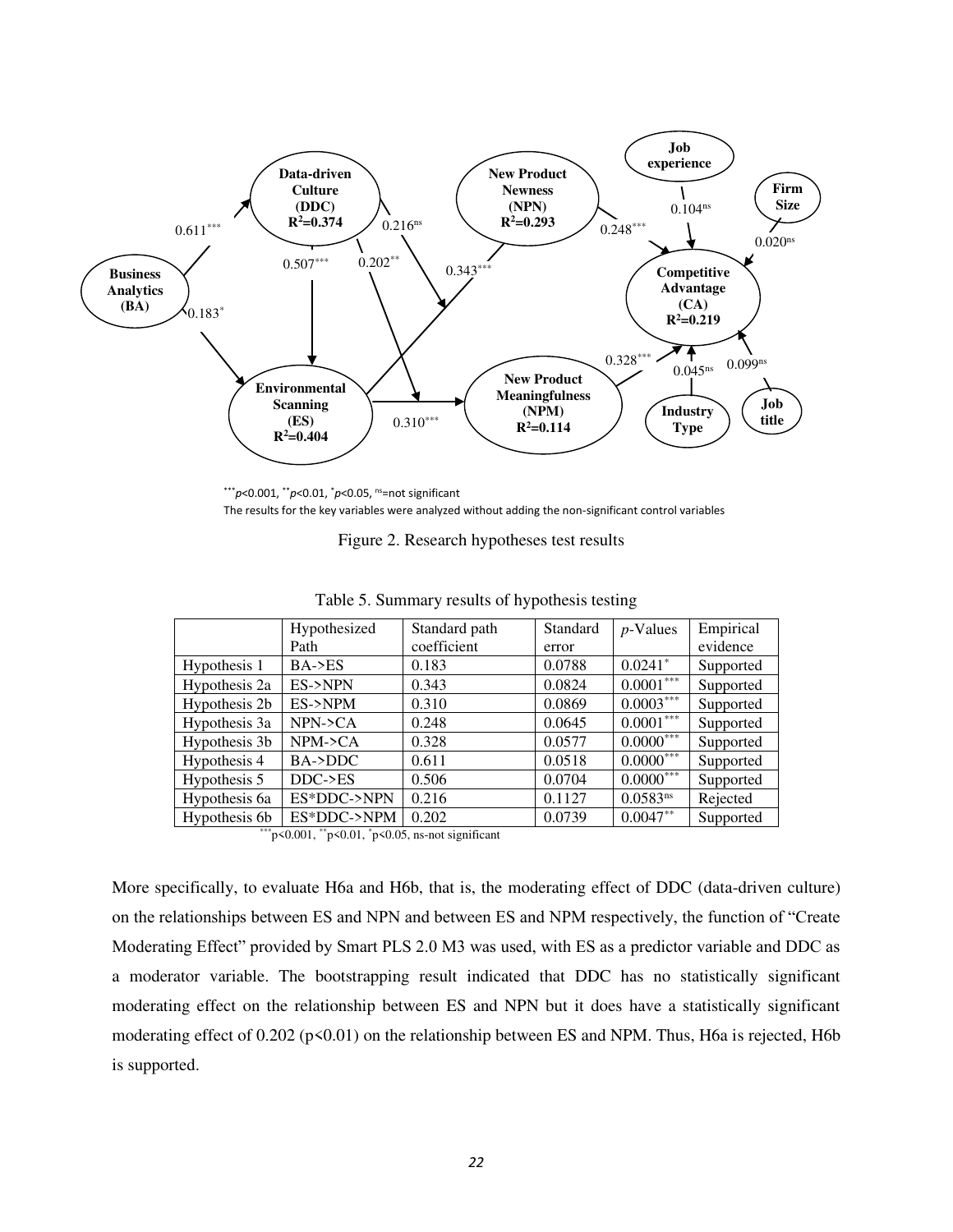The mediating role of DDC on the relationship between BA and ES was evaluated following the process recommended by [Baron and Kenny \(1986\).](#page-28-14) The results are summarized in Table 6. The relative size of the mediating effect was decided by calculating the variance accounted for (VAF) based on [Shrout and](#page-32-21)  Bolger (2002), who recommend that VAF>0.80 means full mediation, 0.20≤VAF≤0.80 partial mediation, and VAF<0.20 no mediation. The VAF value of 0.37 suggested that DDC partially mediates the effect of BA on ES.

| <b>Hypothesis</b>           | Direct effect<br>without<br>mediation | Direct effect<br>with<br>mediation | Indirect<br>effect | <b>VAF</b> | Mediation type<br>observed |
|-----------------------------|---------------------------------------|------------------------------------|--------------------|------------|----------------------------|
| Based on Hypotheses 4 and 5 | $0.502***$                            | $0.183*$                           | $0.310***$         | 0.37       | Partial                    |

Table 6. The mediating effect of DDC on the relationship between BA and ES

 $*p$ <0.001, \*\*p<0.01, \*p<0.05 VAF>0.80 full mediation, 0.20 ≤ VAF ≤ 0.80 partial mediation, VAF < 0.20 no mediation

## **6. Discussion**

#### **6.1 Key findings and research contributions**

The empirical evidence has provided strong support for the proposed model. As shown in Figure 2, all of the research hypotheses are supported, except for the moderating effect of data-driven culture on the relationship between environmental scanning and new product newness (H6a). The key findings suggest that a firm's absorptive capacity concerning BA, environmental scanning and data-driven culture in the present study directly improves a firm's innovation in terms of new product newness and meaningfulness. The findings demonstrate that BA affects environmental scanning  $(H1:$  path coefficient=0.183 at  $p<0.05$ ) which in turn helps to enhance a company's innovation in terms of new product newness (H2a: path coefficient=0.343 at p<0.001) and meaningfulness (H2b: path coefficient=0.310 at p<0.001), the latter results being consistent with research on the effects of environmental scanning going all the way back to [Miller and Friesen \(1982\),](#page-31-13) but not in agreement with the results of [Frishammar and Åke Hörte \(2005\).](#page-29-22) BA positively and strongly influences data-driven culture with a very high path coefficient (H4: path coefficient=0.611 at  $p<0.001$ , and data-driven culture positively and strongly influences environmental scanning (H5: path coefficient=0.506 at p<0.001). Based on H4 and H5, the findings also demonstrate that the effect of BA's contribution is mediated through data-driven culture in the organization; this is consistent with the effect of organizational culture more broadly as found by other researchers [\(Wyld &](#page-33-8)  [Maurin, 2009\)](#page-33-8) although their focus is not data-driven culture *per se*. New product newness (H3a: path coefficient=0.248 at p<0.001) and new product meaningfulness (H3b: path coefficient=0.328 at p<0.001) both enhance competitive advantage at the organizational level, which generalizes the findings of [Calantone, Chan, and Cui \(2006\)](#page-28-15) and [Sethi and Sethi \(2009\)](#page-32-15) from the individual product level.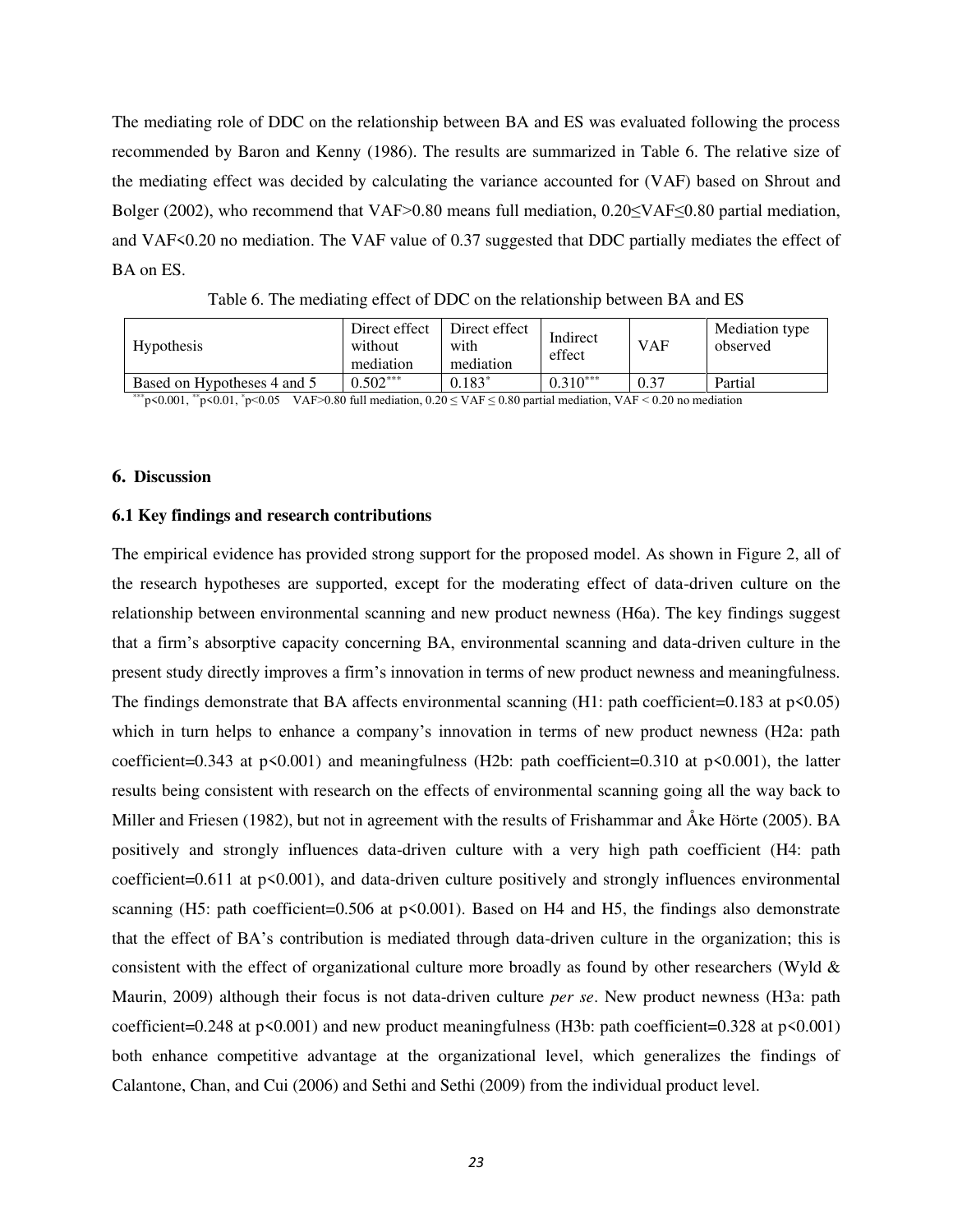Our findings indicate that data-driven culture has a statistically significant moderating effect on the relationship between environmental scanning and new product meaningfulness. This suggests that there is a positive interaction between a data-driven culture and environmental scanning, which means that together they will have a stronger effect on new product meaningfulness. This seems to make sense as a firm's data-driven culture would encourage it to use insights gained from data while its environmental scanning provides the trends of customer demands; together they would enable the firm to better understand customers thereby to provide meaningful new products/services.

However, data-driven culture appears to have no statistically significant moderating effect on the relationship between environmental scanning and new product newness. It can be argued that environmental scanning for new product newness would depend on data about products, while environmental scanning for new product meaningfulness depends on data about products AND customers. That means the data input to new product newness is relatively simple while that to new product meaningfulness is always more complex, so the data-driven culture would help to strengthen the link between environmental scanning and new product meaningfulness.

It may not be so surprising that company size, industry type, respondent's job title and year of experience as control variables, as tested, have no effect on competitive advantage. Although there has been much research on using these variables as control variables to understand if they have an effect on innovation, the results so far appear to be contradictory and complex; [McDermott and Prajogo \(2012\)](#page-31-20) even found that size moderated the effect of innovation on overall performance. This may suggest that it would not be possible to provide a conclusive result.

Our study makes a number of important contributions to research. Firstly, although a number of "white paper" articles and online reports claim that BA helps companies to innovate, there has been no theoretical understanding and empirical evidence to substantiate the claims. Our study has attempted to fill this research gap by linking BA to innovation with a cross-sectional perspective, supporting other works from the operational research community, which were based on case studies, e.g. Kunc and O'Brien (2018). This aim has been achieved by establishing a path model linking absorptive capacity, which includes BA, data-driven culture, and environmental scanning working together to acquire, assimilate and exploit external information, to new product innovation and competitive advantage. Datadriven culture has acted as a mediating factor between BA and environmental scanning as well as a specific culture factor moderating the path between environmental scanning and innovation. Our parsimonious model examines only how BA contributes to innovation based on the concept of a firm's absorptive capacity, thus providing researchers and practitioners with a specific and focused understanding of BA's impact.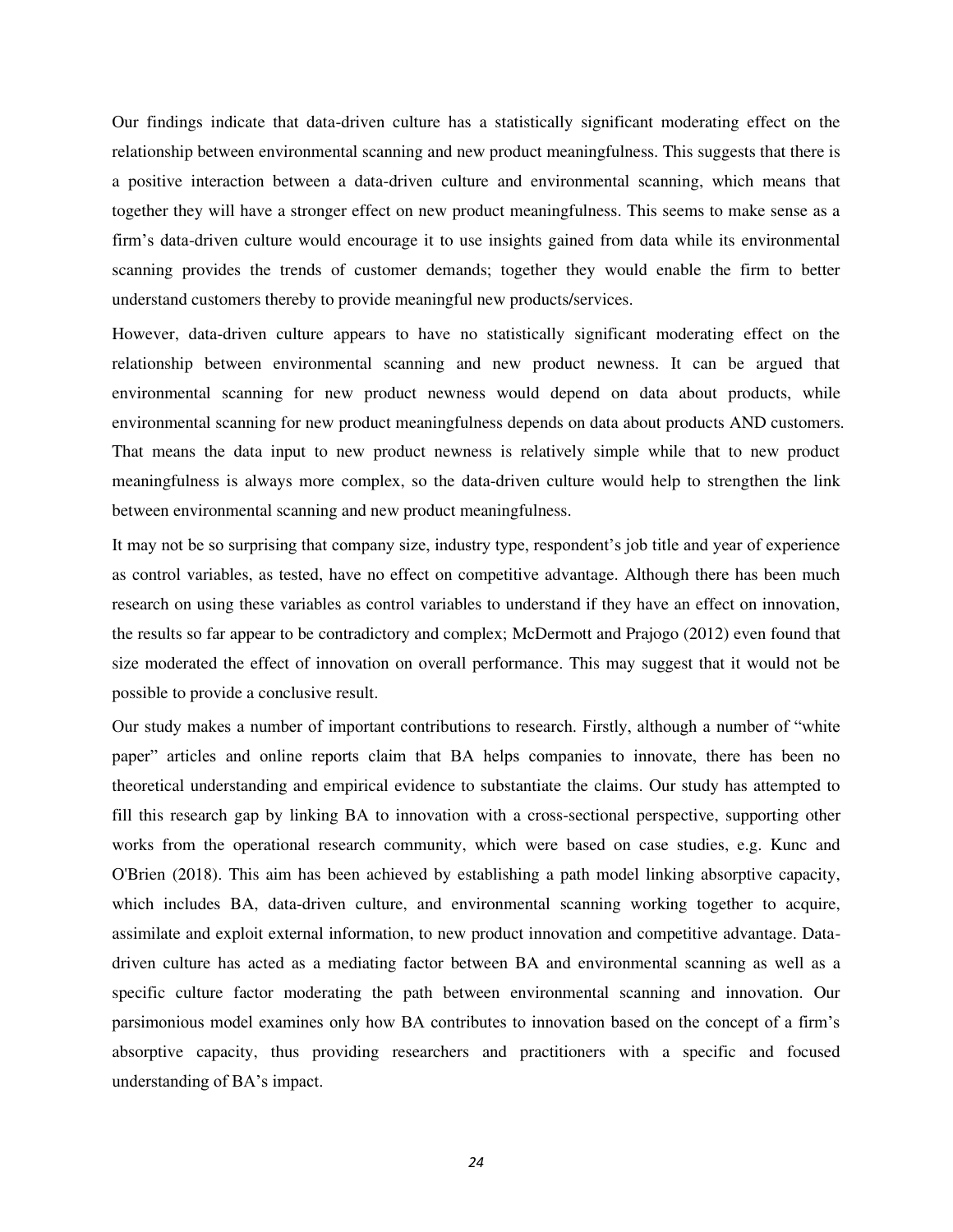Secondly, focusing on wider evidence of BA's impact, our study makes original contributions by theorizing and confirming the positive effects of BA on data-driven culture and data-driven culture on environmental scanning. Our attempt to understand how BA applications enhance data-driven culture that in turn affects environmental scanning offers important insights into how BA's effect on environmental scanning has been enhanced indirectly through data-driven culture. The findings suggest that a datadriven culture can be significantly enhanced by BA applications and directly affect environmental scanning, supporting evidence provided by case studies in BA. This insight provides a deeper contextual understanding on the importance of data-driven culture and its critical role in enhancing BA's impact.

Thirdly, our findings demonstrate the pivotal role of environmental scanning in linking BA to innovation. It is important to note that our focus on environmental scanning as part of an organization's absorptive capacity is different from the concept of market orientation as a business strategy. Although some organizations such as Amazon embody both concepts, it is possible to have one without the other. For example, a market orientation strategy may be based on managers' "gut feel" rather than purposeful environmental scanning and data acquisition.

Finally, this study makes new contributions to our understanding of culture and innovation by focusing on the role of a specific organizational culture, which is data-driven culture, on new product innovation. Data-driven culture has attracted much attention from practitioners and researchers in recent years due to the increasing investment in Big Data and BA. However, there have been no previous attempts from researchers to theorize and empirically test if BA enhances data-driven culture and what role data-driven culture plays in product innovation.

## **6.2 Managerial implications**

Our findings provide useful guidance for both managers and BA practitioners, to help them become more effective in achieving value from BA.

Firstly, the empirical evidence clearly demonstrates the important role of data-driven culture that can be regarded as an emergent organizational culture in the era of Big Data. Leaders can now depend less on their gut instincts and more on cultivating a data-driven culture and data-driven insights. Data-driven culture plays two important roles. One is to significantly enhance BA's impact on innovation via environmental scanning, improving the acquisition element of absorptive capacity. The other is its moderating effect on the relationship between environmental scanning and new product meaningfulness, improving assimilation and exploitation. This culture needs to cover *all* staff, not just BA practitioners, who from their background will probably adopt a data-driven culture anyway. Companies therefore should encourage staff to be open to new ideas and approaches that challenge their current practices on the basis of new information, to use data-based insights for the creation of new products/services, to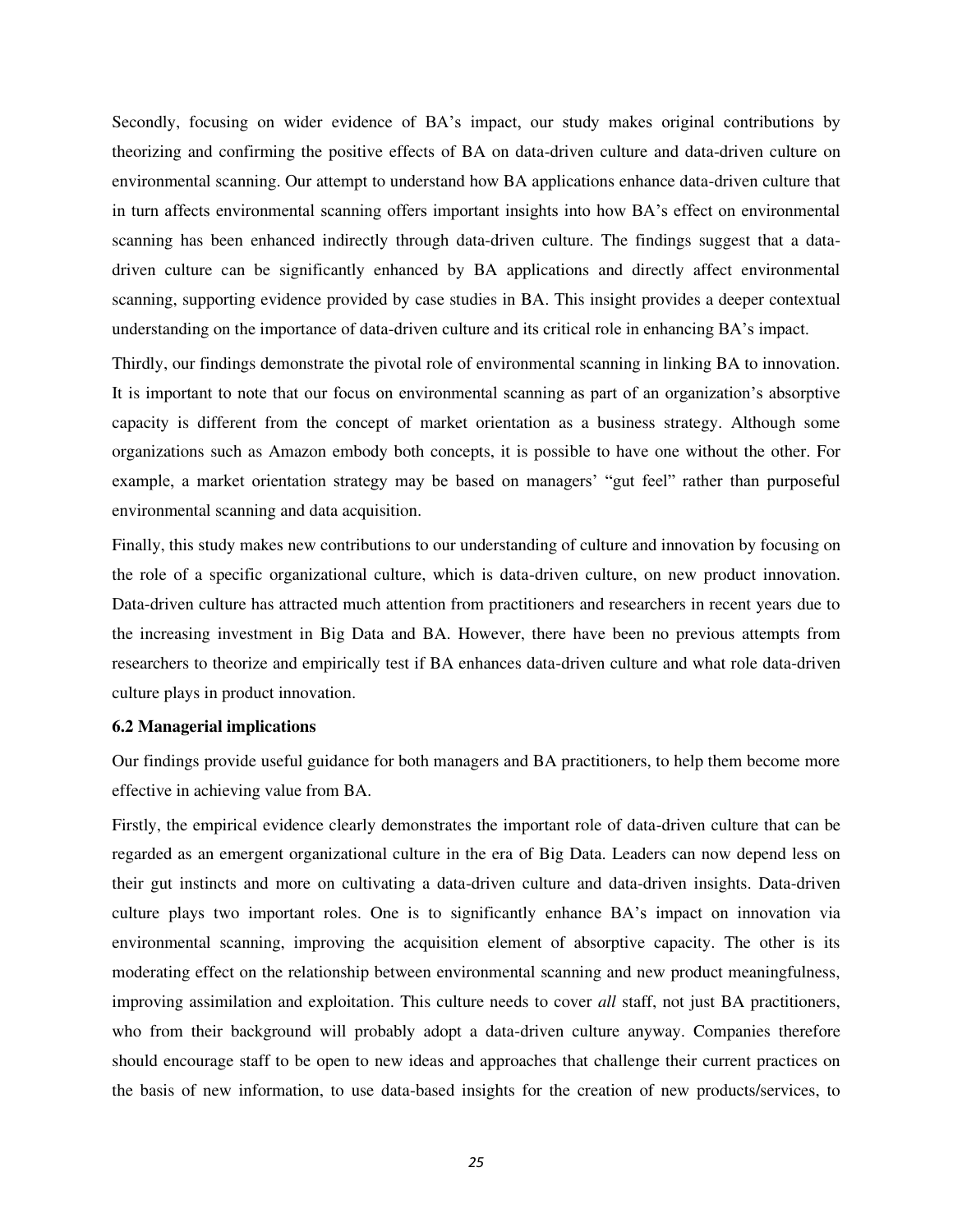identify and have data needs for decisions, to use evidence to support decision making, and most of all to believe the role and value of data and information in the organization. Additionally, companies should train staff, e.g. using MSc programmes in BA, on the appropriate aspects of Big Data and the use of analytics to generate data-based insights.

Secondly, companies should understand that installing BA tools alone in the workplace will not automatically generate new insights and knowledge and improve innovation; the challenge is to win the hearts and minds of the staff, not just make tools available. This cannot be left to the IT department, or a specialized data science/analytics group, whether associated with an OR group or not; it has to include, at minimum, everyone concerned with innovation. This risk of a specialized group becoming a consultancy that is called upon only too rarely is a familiar issue to those running OR groups [\(Liberatore & Luo, 2010;](#page-31-0) [Ranyard et al., 2015\)](#page-32-0). BA practitioners need to realize that their work is not just the technical side of analysis, but also helping the rest of the organization to understand the meaning and significance of their findings, crucially including the assumptions and limitations of the analysis. This is, arguably, even more important if the BA practitioners provide so-called "self-service" BA tools for use by other staff. Specific staff to work as boundary spanners (Tushman, 1977) may be needed to help achieve this understanding, and BA practitioners and their managers need to recognize that the results, the assumptions and even the data may be contested.

Thirdly, although popular BA approaches such as CRISP-DM [\(Oztekin, Kizilaslan, Freund, & Iseri, 2016;](#page-31-21) [Shearer, 2000\)](#page-32-22) are data-driven, the existence of data that is often taken for granted in literature on analytics may not be available in practice in companies. [Pape \(2016\)](#page-32-5) presents a framework for prioritizing which data items to store, though the human resources example he gives is concerned entirely with internally-generated data, and the process-driven approach he offers would be likely to lead only to incremental change. Our findings indicate that BA influences data-driven culture, and both influence environmental scanning. This affects the relevance of and belief in the data that the organization chooses to acquire and process, whether through collection or purchase. Senior managers in particular need to ask "where are the data and analysis to support that?" when decisions are being made. However, there is a need to recognize that all data will not be Big Data and it may be unstructured ([Kunc & O'Brien, 2018](#page-31-11)) or even residing in the heads of many experts, such as the "data" for scenario generation in long term strategic planning processes, e.g. [Willis, Cave, and Kunc \(2018\).](#page-33-9)

Fourthly, [Vidgen et al. \(2017\)](#page-33-1) looked at the connection between data and value. Our work is complementary to theirs, in that ours looks at the connection between the BA activity and value. One of Vidgen et al's recommendations is "Becoming a data-driven organization will involve organizational and cultural change and innovation" (2017, p.633). Our research suggests that this cultural change also needs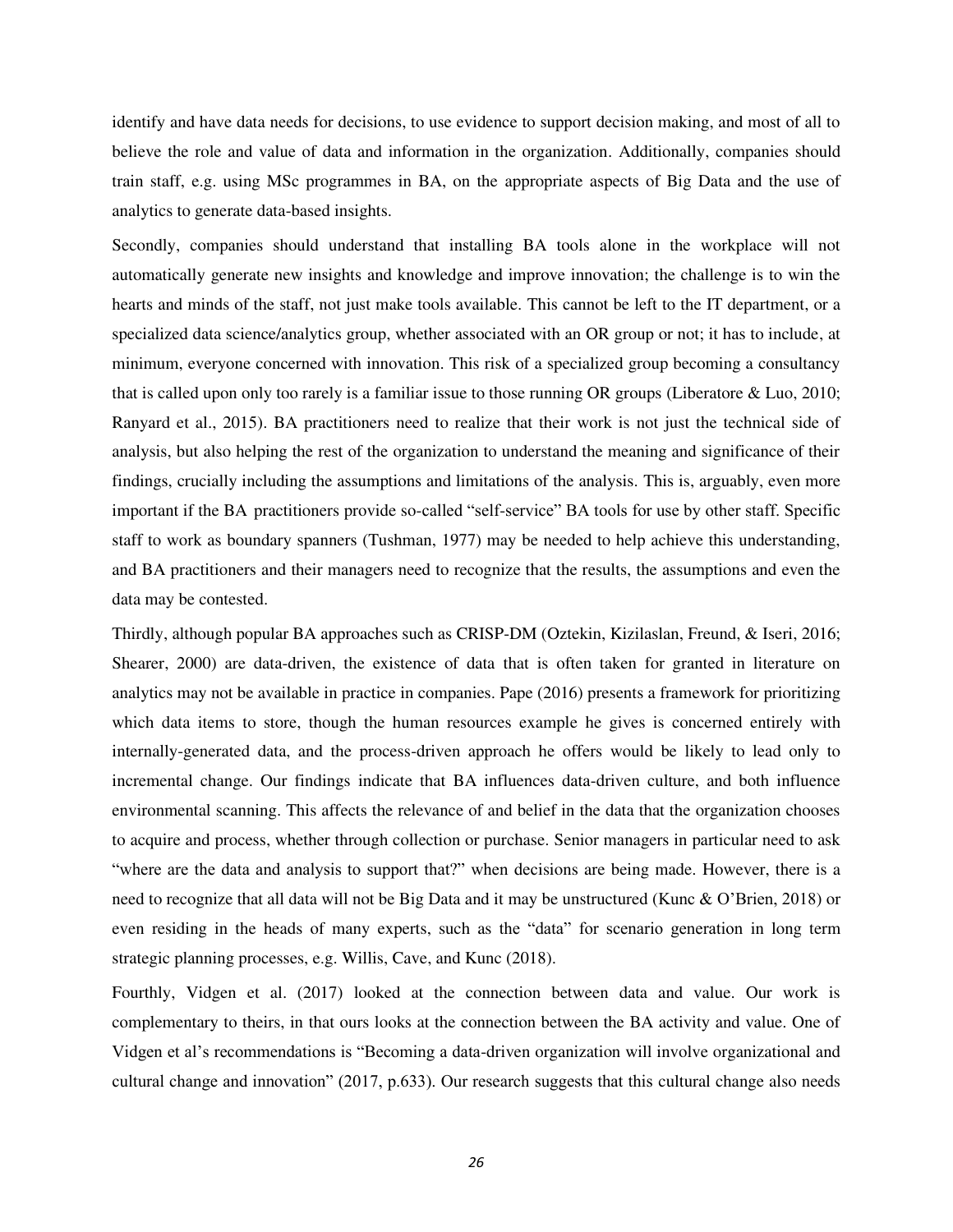to encompass the importance of environmental scanning; a change in attitudes towards both internal and external data is needed.

Last, but not least, companies should understand that environmental scanning is the key enabler for BA to generate impact on product/service innovation. An insular attitude is most unlikely to bring innovation success. Generating better business intelligence with BA through environmental scanning facilitated by a strong data-driven culture will directly contribute to new product newness and meaningfulness. BA should be used to routinely understand opinions from clients, carry out special market research studies, explicitly monitor the policies and tactics of competitors, and forecast sales, customer preferences, technology, etc., as discussed in Kunc and O'Brien (2018).

## **6.3 Limitations and future research**

The present study has a number of limitations. The respondents were all from firms in the UK. The model only focuses on BA's impact on innovation success based on absorptive capacity theory from an information processing and use perspective, thus it does not (and was not intended to) capture all the key factors affecting innovation success. Therefore, caution must be taken when applying the model to predict a company's innovation success because many other factors such as business strategy, management practices, human resource management, leadership, inter-firm networks, etc. may also influence innovation success, and the relationship may be different in other countries. Our data has only enabled us to use firm size, industry type, respondent's job title and year of experience as control variables, thus providing very limited analysis on the role of firm characteristics and innovation in the context of BA application. Future study should explore the effect of more in-depth firm characteristics, such as: R&D spending, product diversity, collaboration with customers or suppliers, and revenue, on innovation outcome.

For size, our sample could not enable us to test for the most extreme differences because it did not cover small firms. It is possible that differences between small and large firms with regards to the use of BA may show a significant effect, due to the greater differences between them, so future research is needed to investigate if the research model is applicable to small firms. Caution should also be taken when interpreting the effect of the control variables (e.g. industry types, respondent job title and years of job experience) due to the small sub-sample size.

The survey questionnaire was distributed via email using a well-known online survey tool, but this software is not able to detect and record how many emails have been distributed successfully to the intended recipient's inbox. As a result, this study is unable to provide an accurate value for response rate. This may raise concerns regarding self-selection bias. Although two tests were carried out, as reported in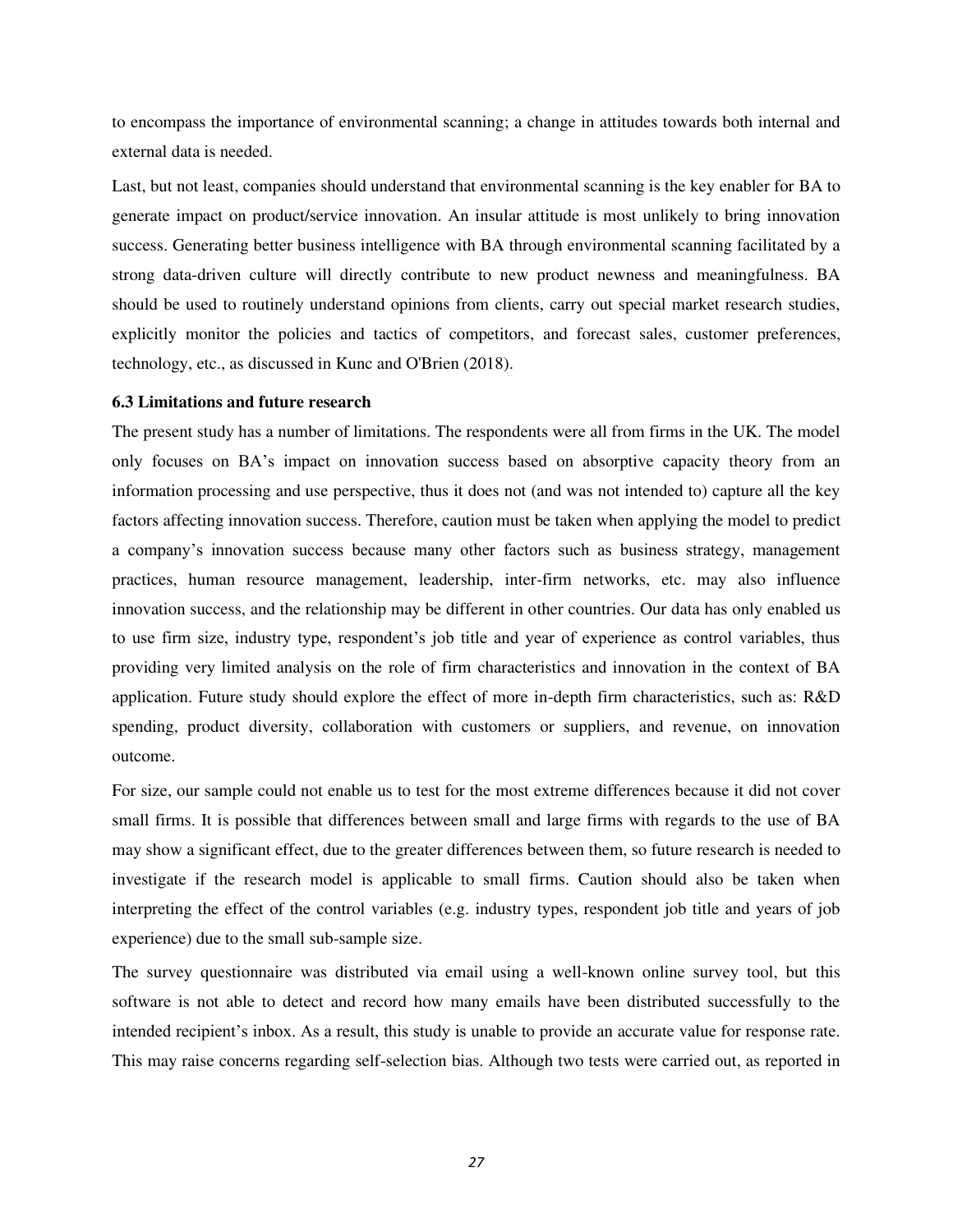section 5.4, and found no evidence of non-respondent or self-selection bias, the risk of bias may still not be completely absent.

Finally, although our model captures BA's impact on new product/service innovation in terms of newness and meaningfulness, the low predictive power of the proposed model, especially in relation to new product meaningfulness, indicates there are other factors influencing a firm's innovation success not considered in our study. This suggests that the application of BA alone might not significantly transform a firm's innovation performance. Other factors must also be taken into account, so an integrated and coherent business strategy and approach for innovation success should always be considered.

Our study provides a number of directions for future research. Our model only focuses on new product/service innovation, not other areas of innovation, such as business process innovation or new business models. Future research should consider testing our model in other areas of innovation, or with other measures of business success, such as business survival and long-term sustainability. Researchers should also consider employing a qualitative approach, e.g. multiple case studies, to develop more indepth insight and knowledge on how BA adds value to organizations. A longitudinal study would also help researchers to trace the transformational change and associated impact over a period of time.

As for the relationship between BA and OR, two of the six areas in [Mortenson et al. \(2015\)](#page-31-1)'s "research agenda for OR/MS in the analytics age" are "Incorporating unstructured data" and "Streaming data and real-time analytics" (p.592-3). Our study indicates that such research needs to include organizational and cultural aspects as well as purely technical or modeling ones: what structures, processes or initiatives would best encourage the necessary changes to happen? How is it possible to move from a single pilot BA/OR project to organization-wide use? Mixed qualitative and quantitative approaches are likely to be needed. Since organizational culture is not something that can easily be borrowed or imported, OR's expertise in problem structuring methods (Ranyard, Fildes and Hu, 2015) may be vital in helping an organization change its culture.

Equally, since it will never be possible to capture all data, especially with the advent of the Internet of Things, research into environmental scanning, especially data acquisition, then needs to build on work such as that of [Pape \(2016\)](#page-32-5) to cater for more radical change: the processes that the organization might have in the future as well as those that it has now.

## **7. Conclusion**

We believe that our study is the first to link BA to successful innovation, and evaluate how that link may operate, especially the roles of data-driven culture and environmental scanning.

The empirical evidence led to the conclusion that BA can improve a firm's innovation success in terms of new product newness and meaningfulness, thus leading to better competitive advantage. BA's impact can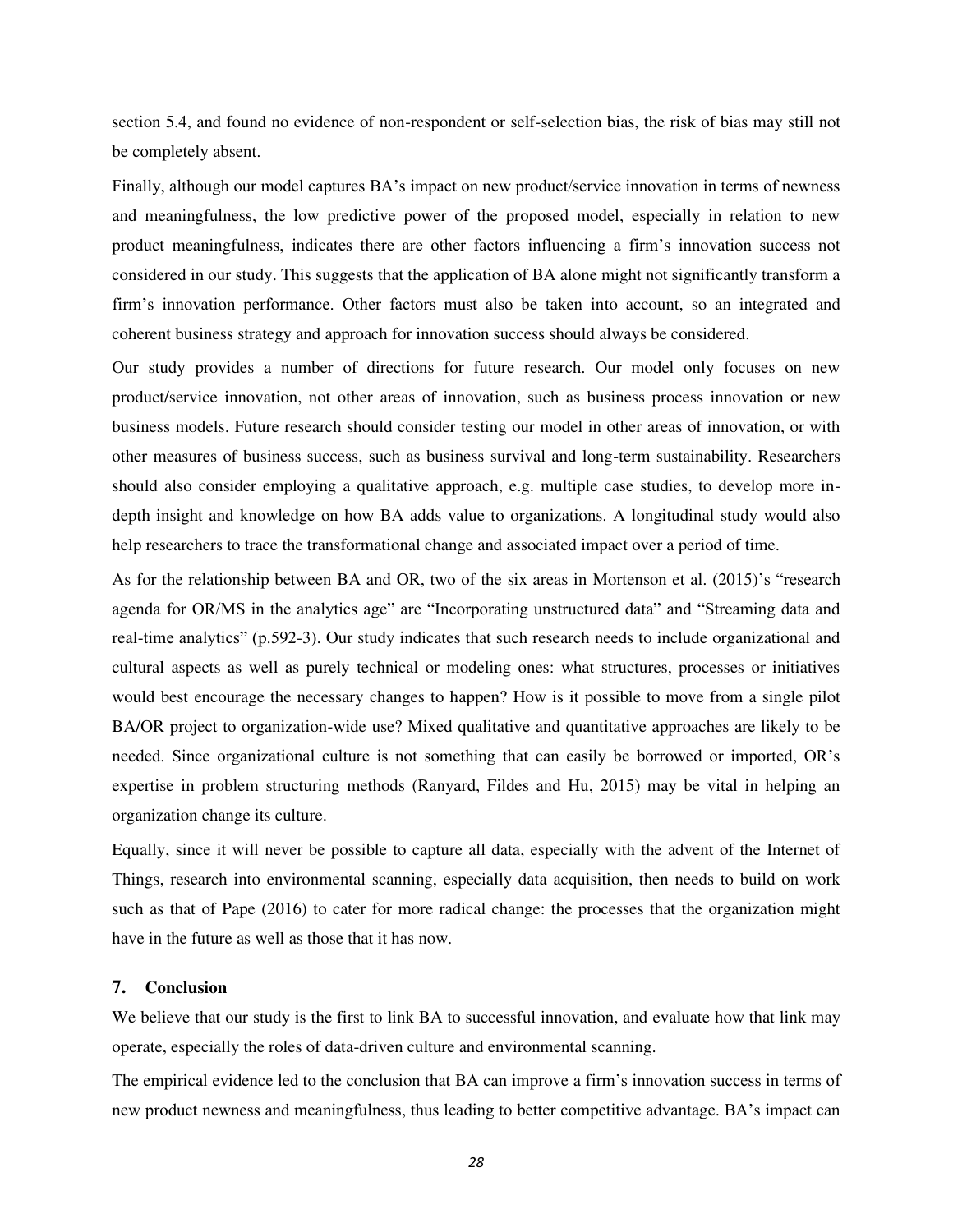be achieved through a firm's absorptive capacity enabled by BA and effective information use for business intelligence through environmental scanning leading to better innovation.

Organizations that are eager to invest in BA and want to maximize its potential impact on innovation should pay particular attention to data-driven culture and environmental scanning, purposefully using BA to strengthen a data-driven culture and enhance environmental scanning effectiveness. Data-driven culture also helps a company to develop more meaningful new products using the insights generated with environmental scanning. The BA community can feel encouraged to promote the use of BA, as this study demonstrates its impact on innovation.

## **References**

- <span id="page-28-4"></span>Abbasi, A., Sarker, S., & Chiang, R. (2016). Big data research in information systems: Toward an inclusive research agenda. *Journal of the Association for Information Systems, 17*(2), i-xxxii.
- <span id="page-28-2"></span>Aguilar, F. J. (1967). *Scanning the business environment*: Macmillan.
- <span id="page-28-9"></span>Ahuja, G. (2000). Collaboration networks, structural holes, and innovation: A longitudinal study. *Administrative science quarterly, 45*(3), 425-455.
- <span id="page-28-11"></span>Amabile, T. M. (1983). The social psychology of creativity: A componential conceptualization. *Journal of personality and social psychology, 45*(2), 357.
- <span id="page-28-10"></span>Armstrong, C. P., & Sambamurthy, V. (1999). Information Technology Assimilation in Firms: The Influence of Senior Leadership and IT Infrastructures. *Information Systems Research, 10*(4), 304- 327.
- <span id="page-28-13"></span>Armstrong, J. S., & Overton, T. S. (1977). Estimating Nonresponse Bias in Mail Surveys. *Journal of Marketing Research (JMR), 14*(3), 396-402.
- <span id="page-28-6"></span>Atuahene-Gima, K. (1996). Market orientation and innovation. *Journal of Business Research, 35*(2), 93- 103. doi[:http://dx.doi.org/10.1016/0148-2963\(95\)00051-8](http://dx.doi.org/10.1016/0148-2963(95)00051-8)
- <span id="page-28-7"></span>Augusto, M., & Coelho, F. (2009). Market orientation and new-to-the-world products: Exploring the moderating effects of innovativeness, competitive strength, and environmental forces. *Industrial Marketing Management, 38*(1), 94-108.
- <span id="page-28-12"></span>Bagozzi, R. P., Youjae, Y., & Phillips, L. W. (1991). Assessing Construct Validity in Organizational Research. *Administrative science quarterly, 36*(3), 421-458.
- <span id="page-28-0"></span>Baregheh, A., Rowley, J., & Sambrook, S. (2009). Towards a multidisciplinary definition of innovation. *Management decision, 47*(8), 1323-1339.
- <span id="page-28-3"></span>Barney, J. B. (1986). Organizational culture: can it be a source of sustained competitive advantage? *Academy of Management Review, 11*(3), 656-665.
- <span id="page-28-14"></span>Baron, R. M., & Kenny, D. A. (1986). The Moderator-Mediator Variable Distinction in Social Psychological Research – Conceptual, Strategic, and Statistical Considerations. *Journal of personality and social psychology, 5*(6), 1173–1182.
- <span id="page-28-1"></span>Barton, D., & Court, D. (2012). Making Advanced Analytics Work For You. *Harvard Business Review, 90*(10), 78-83.
- <span id="page-28-5"></span>Bourgeois, L. J. (1980). Strategy and environment: A conceptual integration. *Academy of Management Review, 5*(1), 25-39.
- <span id="page-28-8"></span>Büschgens, T., Bausch, A., & Balkin, D. B. (2013). Organizational Culture and Innovation: A Meta – Analytic Review. *Journal of Product Innovation Management, 30*(4), 763-781.
- <span id="page-28-15"></span>Calantone, R. J., Chan, K., & Cui, A. S. (2006). Decomposing product innovativeness and its effects on new product success. *Journal of Product Innovation Management, 23*(5), 408-421.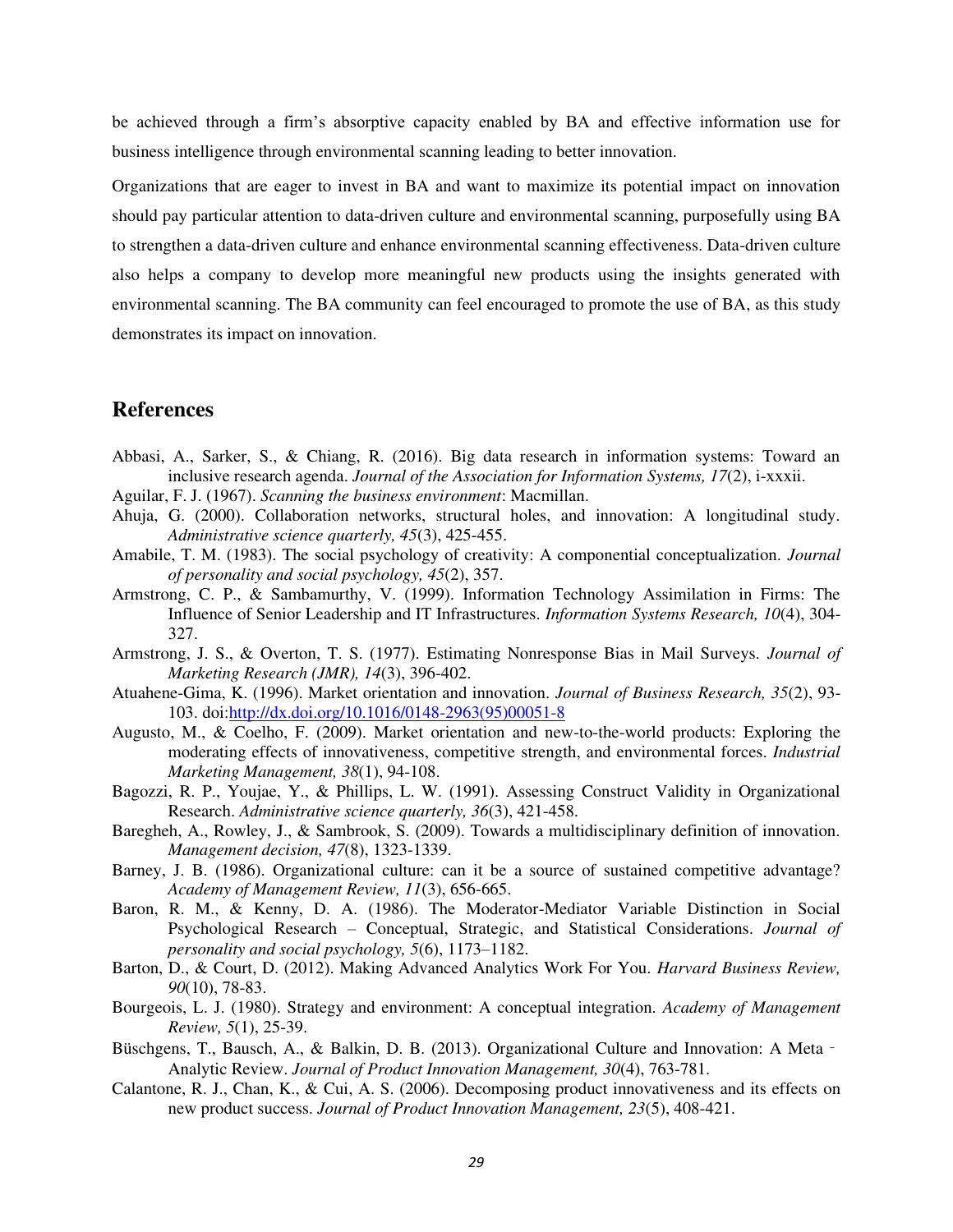- <span id="page-29-0"></span>Chen, H., Chiang, R. H. L., & Storey, V. C. (2012). Business intelligence and analytics: from big data to big impact. *MIS Quarterly, 36*(4), 1165-1188.
- <span id="page-29-19"></span>Chen, P.-C., & Hung, S.-W. (2014). Collaborative green innovation in emerging countries: a social capital perspective. *International Journal of Operations & Production Management, 34*(3), 347-363.
- <span id="page-29-18"></span>Chen, Y.-S., Lin, M.-J. J., & Chang, C.-H. (2009). The positive effects of relationship learning and absorptive capacity on innovation performance and competitive advantage in industrial markets. *Industrial Marketing Management, 38*(2), 152-158.
- <span id="page-29-1"></span>Choi, K., Narasimhan, R., & Kim, S. W. (2016). Opening the technological innovation black box: The case of the electronics industry in Korea. *European Journal of Operational Research, 250*(1), 192-203.
- <span id="page-29-5"></span>Choo, C. W. (1999). The art of scanning the environment. *Bulletin of the Association for Information Science and Technology, 25*(3), 21-24.
- <span id="page-29-6"></span>Cohen, W. M., & Levinthal, D. A. (1990). Absorptive capacity: a new perspective on learning and innovation. *Administrative science quarterly, 15*(1), 128-152.
- <span id="page-29-14"></span>Cooper, R. G. (1979). The dimensions of industrial new product success and failure. *The Journal of Marketing, 43*(3), 93-103.
- <span id="page-29-12"></span>Cooper, R. G., Easingwood, C. J., Edgett, S., Kleinschmidt, E. J., & Storey, C. (1994). What Distinguishes the Top Performing New Products in Financial Services. *Journal of Product Innovation Management, 11*(4), 281-299.
- <span id="page-29-13"></span>Cuellar, M. J., & Gallivan, M. J. (2006). A framework for ex ante project risk assessment based on absorptive capacity. *European Journal of Operational Research, 173*(3), 1123-1138.
- <span id="page-29-17"></span>Dahlander, L., & Gann, D. M. (2010). How open is innovation? *Research Policy, 39*(6), 699-709.
- <span id="page-29-11"></span>Davenport, T. H. (2006). Competing on analytics. *Harvard Business Review, 84*(1), 98-107.
- <span id="page-29-8"></span>Davenport, T. H. (2013). Analytics 3.0. *Harvard Business Review, 91*(12), 64-72.
- <span id="page-29-7"></span>Davenport, T. H., & Harris, J. G. (2007). *Competing on analytics: The new science of winning*. Boston, MA: Harvard Business School Review Press.
- <span id="page-29-10"></span>Davenport, T. H., Harris, J. G., De Long, D. W., & Jacobson, A. L. (2001). Data to Knowledge to Results: Building an Analytic Capability. *California Management Review, 43*(2), 117-138.
- <span id="page-29-21"></span>Delen, D., & Demirkan, H. (2013). Data, information and analytics as services. *Decision Support Systems, 55*(1), 359-363.
- <span id="page-29-16"></span>DeLone, W. H., & McLean, E. R. (2003). The DeLone and McLean Model of Information Systems Success: A Ten-Year Update. *Journal of Management Information Systems, 19*(4), 9-30.
- <span id="page-29-15"></span>Droge, C., Calantone, R., & Harmancioglu, N. (2008). New Product Success: Is It Really Controllable by Managers in Highly Turbulent Environments? *Journal of Product Innovation Management, 25*(3), 272-286. doi:10.1111/j.1540-5885.2008.00300.x
- <span id="page-29-3"></span>Dutta, D., & Bose, I. (2015). Managing a Big Data project: The case of Ramco Cements Limited. *International Journal of Production Economics, 165*(3), 293-306. doi[:http://dx.doi.org/10.1016/j.ijpe.2014.12.032](http://dx.doi.org/10.1016/j.ijpe.2014.12.032)
- <span id="page-29-9"></span>Erdogan, B., Liden, R. C., & Kraimer, M. L. (2006). Justice and leader-member exchange: The moderating role of organizational culture. *Academy of Management Journal, 49*(2), 395-406.
- <span id="page-29-20"></span>Evanschitzky, H., Eisend, M., Calantone, R. J., & Jiang, Y. (2012). Success Factors of Product Innovation: An Updated Meta-Analysis *Journal of Product Innovation Management, 29*(S1), 21- 37. doi:10.1111/j.1540-5885.2012.00964.x
- <span id="page-29-2"></span>Fitzgerald, B., & O'Kane, T. (1999). A longitudinal study of software process improvement. *IEEE Software, 16*(3), 37-45.
- <span id="page-29-22"></span>Frishammar, J., & Åke Hörte, S. (2005). Managing External Information in Manufacturing Firms: The Impact on Innovation Performance. *Journal of Product Innovation Management, 22*(3), 251-266.
- <span id="page-29-4"></span>Gillon, K., Aral, S., Ching-Yung, L., Mithas, S., & Zozulia, M. (2014). Business analytics: radical shift or incremental change? *Communications of the Association for Information Systems, 34*(1), 287- 296.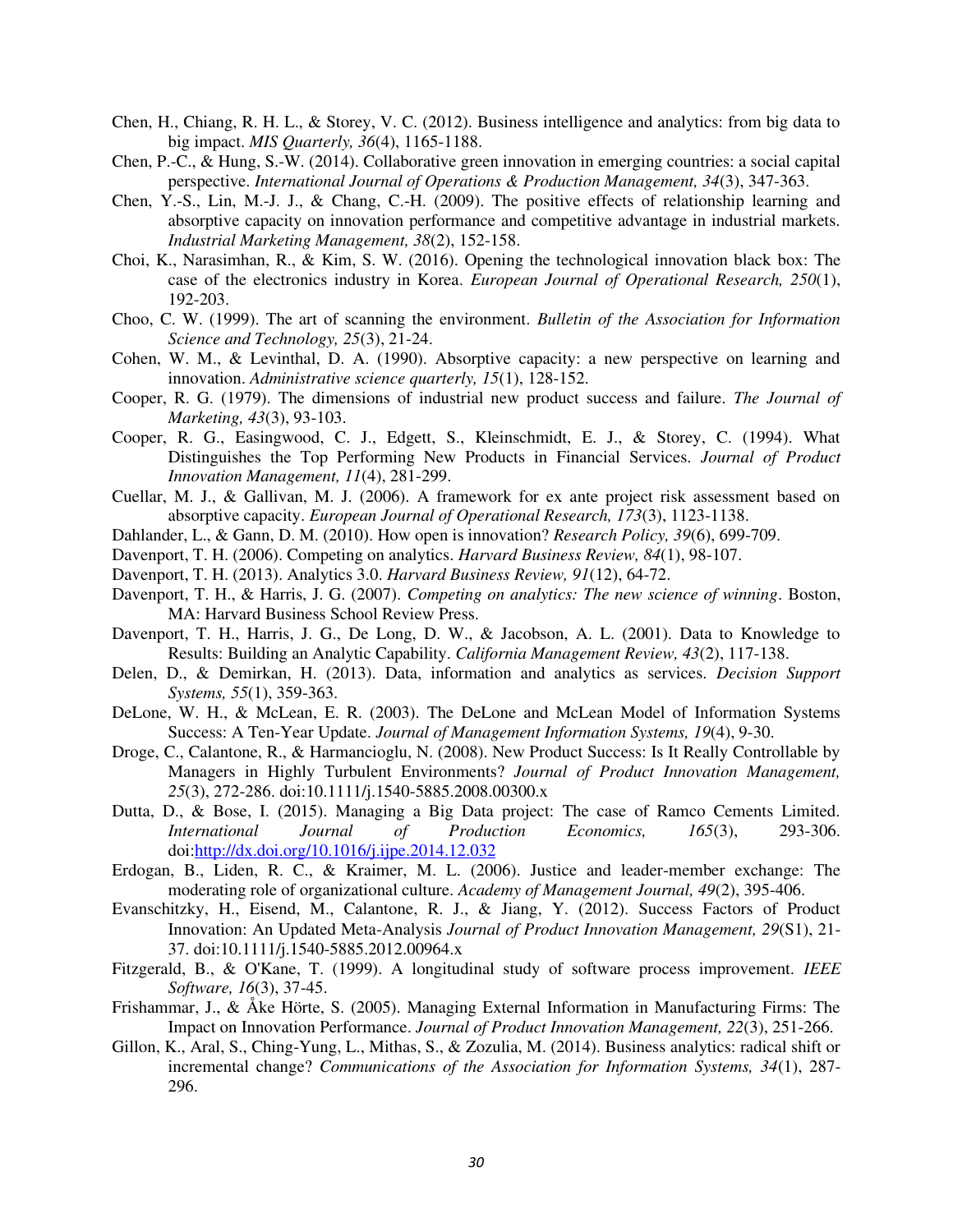- <span id="page-30-7"></span>Glazer, R. (1991). Marketing in an information-intensive environment: strategic implications of knowledge as an asset. *The Journal of Marketing*, 1-19.
- <span id="page-30-1"></span>Goes, P. B. (2014). Big data and IS research. *MIS Quarterly, 38*(3), iii-viii.
- <span id="page-30-20"></span>Hair, J. F., Black, W. C., Babin, B. J., & Anderson, R. E. (2010). *Multivariate Data Analysis* (7<sup>th</sup> ed.). New Jersey: Pearson Prentice Hall.
- <span id="page-30-18"></span>Hair, J. F., Hult, G., Ringle, C., & Sarstedt, M. (2014). *A Primer on Partial Least Squares Structural Equation Modeling (PLS-SEM)*: Sage.
- <span id="page-30-19"></span>Hair, J. F., Ringle, C. M., & Sarstedt, M. (2013). Partial Least Squares Structural Equation Modeling: Rigorous Applications, Better Results and Higher Acceptance. *Long Range Planning, 46*(1-2), 1- 12. doi:10.1016/j.lrp.2013.01.001
- <span id="page-30-9"></span>Hambrick, D. C. (1982). Environmental scanning and organizational strategy. *Strategic Management Journal, 3*(2), 159-174.
- <span id="page-30-8"></span>Harris, S. L., May, J. H., & Vargas, L. G. (2016). Predictive analytics model for healthcare planning and scheduling. *European Journal of Operational Research, 253*(1), 121-131.
- <span id="page-30-13"></span>Herrera, M. E. B. (2015). Creating competitive advantage by institutionalizing corporate social innovation. *Journal of Business Research, 68*(7), 1468-1474. doi[:http://dx.doi.org/10.1016/j.jbusres.2015.01.036](http://dx.doi.org/10.1016/j.jbusres.2015.01.036)
- <span id="page-30-6"></span>Higgins, J. M., & McAllaster, C. (2002). Want Innovation? Then Use Cultural Artifacts that Support It. *Organizational Dynamics, 31*(1), 74-84. doi[:http://dx.doi.org/10.1016/S0090-2616\(02\)00073-6](http://dx.doi.org/10.1016/S0090-2616(02)00073-6)
- <span id="page-30-2"></span>Hindle, G. A., & Vidgen, R. (2017). Developing a business analytics methodology: a case study in the foodbank sector. *European Journal of Operational Research*.
- <span id="page-30-4"></span>Holsapple, C., Lee-Post, A., & Pakath, R. (2014). A unified foundation for business analytics. *Decision Support Systems, 64*, 130-141. doi[:http://dx.doi.org/10.1016/j.dss.2014.05.013](http://dx.doi.org/10.1016/j.dss.2014.05.013)
- <span id="page-30-12"></span>Hong, J., Song, T. H., & Yoo, S. (2013). Paths to Success: How Do Market Orientation and Entrepreneurship Orientation Produce New Product Success? *Journal of Product Innovation Management, 30*(1), 44-55. doi:10.1111/j.1540-5885.2012.00985.x
- <span id="page-30-11"></span>Hurley, R. F., & Hult, G. T. M. (1998). Innovation, market orientation, and organizational learning: an integration and empirical examination. *The Journal of Marketing, 62*(3), 42-54.
- <span id="page-30-14"></span>Im, S., & Workman Jr, J. P. (2004). Market Orientation, Creativity, and New Product Performance in High-Technology Firms. *Journal of Marketing, 68*(2), 114-132.
- <span id="page-30-0"></span>Joshi, K. D., Chi, L., Datta, A., & Han, S. (2010). Changing the competitive landscape: Continuous innovation through IT-enabled knowledge capabilities. *Information Systems Research, 21*(3), 472-495.
- <span id="page-30-16"></span>Kearns, G., & Sabherwal, R. (2007). Strategic Alignment Between Business and Information Technology: A Knowledge-Based View of Behaviors, Outcome, and Consequences. *Journal of Management Information Systems, 23*(3), 129-162.
- <span id="page-30-10"></span>Keller, R. T., & Holland, W. E. (1975). Boundary-spanning roles in a research and development organization: An empirical investigation. *Academy of Management Journal, 18*(2), 388-393.
- <span id="page-30-17"></span>Kianto, A., Andreeva, T., & Pavlov, Y. (2013). The impact of intellectual capital management on company competitiveness and financial performance. *Knowledge Management Research & Practice, 11*(2), 112-122.
- <span id="page-30-15"></span>Kim, N., Im, S., & Slater, S. F. (2013). Impact of Knowledge Type and Strategic Orientation on New Product Creativity and Advantage in High-Technology Firms Impact of Knowledge Type and Strategic Orientation on New Product Creativity and Advantage in High-Technology Firms. *Journal of Product Innovation Management, 30*(1), 136-153. doi:10.1111/j.1540- 5885.2012.00992.x
- <span id="page-30-5"></span>Kiron, D., Ferguson, R. B., & Prentice, P. K. (2013). From value to vision: Reimagining the possible with data analytics. *MIT Sloan Management Review, 54*(3), 1-19.
- <span id="page-30-3"></span>Kiron, D., Prentice, P. K., & Ferguson, R. B. (2012). Innovating with analytics. *MIT Sloan Management Review, 54*(1), 47-52.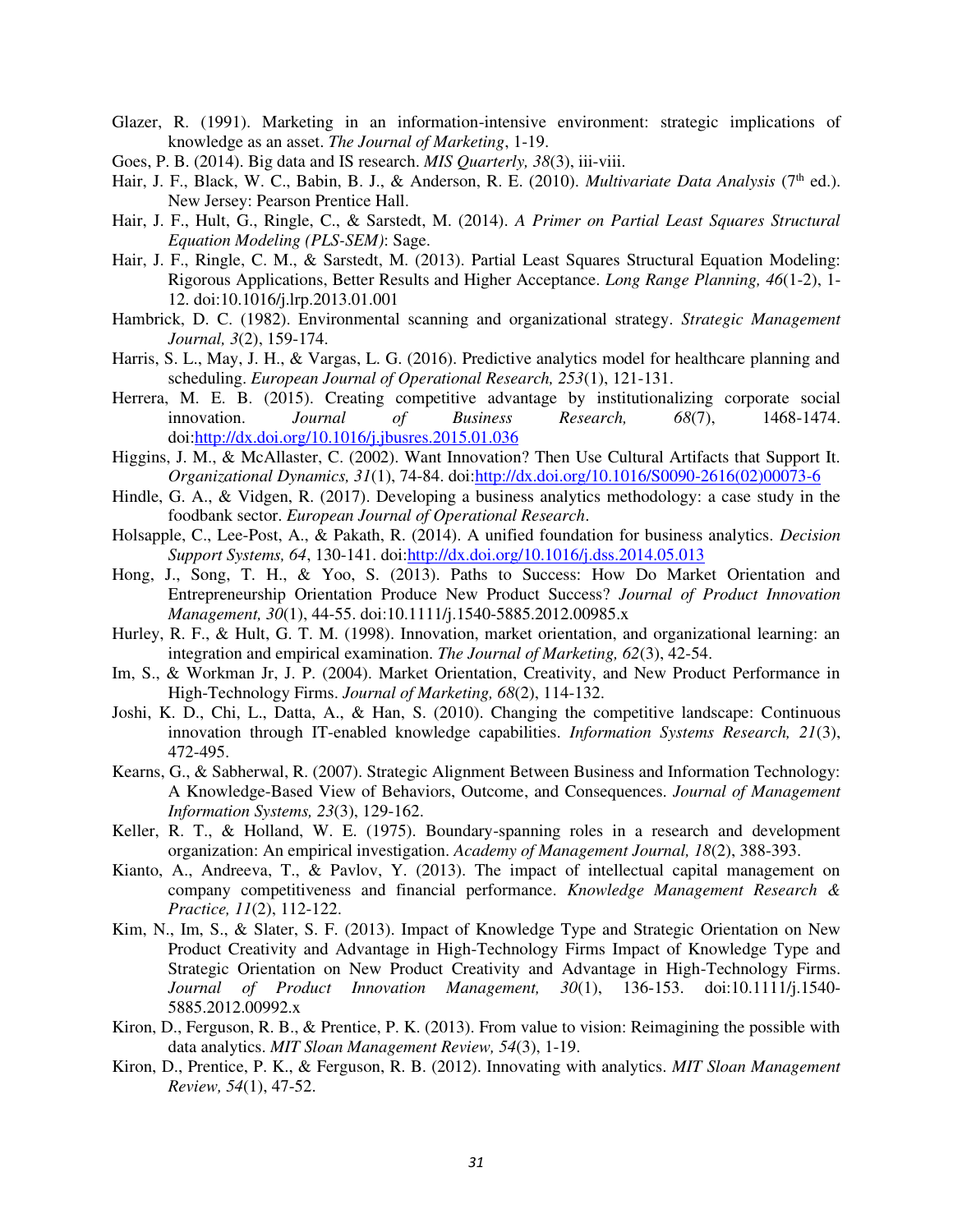- <span id="page-31-2"></span>Kiron, D., & Shockley, R. (2011). Creating business value with analytics. *MIT Sloan Management Review, 53*(1), 57-63.
- <span id="page-31-18"></span>Krosnick, J. A. (1999). Survey research. *Annual Review of Psychology, 50*(1), 537.
- <span id="page-31-11"></span>Kunc, M., & O'Brien, F. A. (2018). The role of business analytics in supporting strategy processes: Opportunities and limitations. *Journal of the Operational Research Society*, Advance Online Publication. doi:10.1080/01605682.2018.1475104
- <span id="page-31-5"></span>Lau, R. Y., Liao, S. S., Wong, K.-F., & Chiu, D. K. (2012). Web 2.0 environmental scanning and adaptive decision support for business mergers and acquisitions. *MIS Quarterly*, 1239-1268.
- <span id="page-31-3"></span>Lavalle, S., Lesser, E., Shockley, R., Hopkins, M. S., & Kruschwitz, N. (2011). Special Report: Analytics and the New Path to Value. *MIT Sloan Management Review, 52*(2), 22-32.
- <span id="page-31-15"></span>Leal-Rodríguez, A. L., Ariza-Montes, J. A., Roldán, J. L., & Leal-Millán, A. G. (2014). Absorptive capacity, innovation and cultural barriers: A conditional mediation model. *Journal of Business Research, 67*(5), 763-768. doi[:http://dx.doi.org/10.1016/j.jbusres.2013.11.041](http://dx.doi.org/10.1016/j.jbusres.2013.11.041)
- <span id="page-31-14"></span>Lengnick-Hall, C. A. (1992). Innovation and competitive advantage: What we know and what we need to learn. *Journal of Management, 18*(2), 399-429.
- <span id="page-31-4"></span>Li, Y., Thomas, M. A., & Osei-Bryson, K.-M. (2016). A snail shell process model for knowledge discovery via data analytics. *Decision Support Systems, 91*, 1-12.
- <span id="page-31-0"></span>Liberatore, M. J., & Luo, W. (2010). The analytics movement: Implications for operations research. *Interfaces, 40*(4), 313-324.
- <span id="page-31-17"></span>Little, R. J. (1988). A test of missing completely at random for multivariate data with missing values. *Journal of the American Statistical Association, 83*(404), 1198-1202.
- <span id="page-31-12"></span>Maier, J. L., Rainer Jr, R. K., & Snyder, C. A. (1997). Environmental scanning for information technology: an empirical investigation. *Journal of Management Information Systems, 14*(2), 177- 200.
- <span id="page-31-19"></span>Malhotra, N. K., Patil, A., & Kim, S. S. (2007). BIAS Breakdown. *Marketing Research, 19*(1), 24-29.
- <span id="page-31-20"></span>McDermott, C. M., & Prajogo, D. I. (2012). Service innovation and performance in SMEs. *International Journal of Operations & Production Management, 32*(2), 216-237.
- <span id="page-31-13"></span>Miller, D., & Friesen, P. H. (1982). Innovation in Conservative and Entrepreneurial Firms: Two Models of Strategic Momentum. *Strategic Management Journal, 3*(1), 1-25.
- <span id="page-31-16"></span>Mohr, D. C., Young, G. J., & Burgess, J. J. F. (2012). Employee turnover and operational performance: the moderating effect of group-oriented organisational culture. *Human Resource Management Journal, 22*(2), 216-233. doi:10.1111/j.1748-8583.2010.00159.x
- <span id="page-31-1"></span>Mortenson, M. J., Doherty, N. F., & Robinson, S. (2015). Operational research from Taylorism to Terabytes: A research agenda for the analytics age. *European Journal of Operational Research, 241*(3), 583-595.
- <span id="page-31-7"></span>Nagati, H., & Rebolledo, C. (2012). The role of relative absorptive capacity in improving suppliers' operational performance. *International Journal of Operations & Production Management, 32*(5), 611-630.
- <span id="page-31-8"></span>Najafi Tavani, S., Sharifi, H., & S. Ismail, H. (2013). A study of contingency relationships between supplier involvement, absorptive capacity and agile product innovation. *International Journal of Operations & Production Management, 34*(1), 65-92.
- <span id="page-31-9"></span>Nonaka, I., & Takeuchi, H. (1995). *The knowledge-creating company: How Japanese companies create the dynamics of innovation*: Oxford university press.
- <span id="page-31-10"></span>O'Brien, F. A., & Dyson, R. G. (2007). *Supporting strategy: frameworks, methods and models*. Chichester: John Wiley & Sons.
- <span id="page-31-6"></span>Ottum, B. D., & Moore, W. L. (1997). The role of market information in new product success/failure. *Journal of Product Innovation Management, 14*(4), 258-273. doi[:http://dx.doi.org/10.1016/S0737-6782\(97\)00013-1](http://dx.doi.org/10.1016/S0737-6782(97)00013-1)
- <span id="page-31-21"></span>Oztekin, A., Kizilaslan, R., Freund, S., & Iseri, A. (2016). A data analytic approach to forecasting daily stock returns in an emerging market. *European Journal of Operational Research, 253*(3), 697- 710.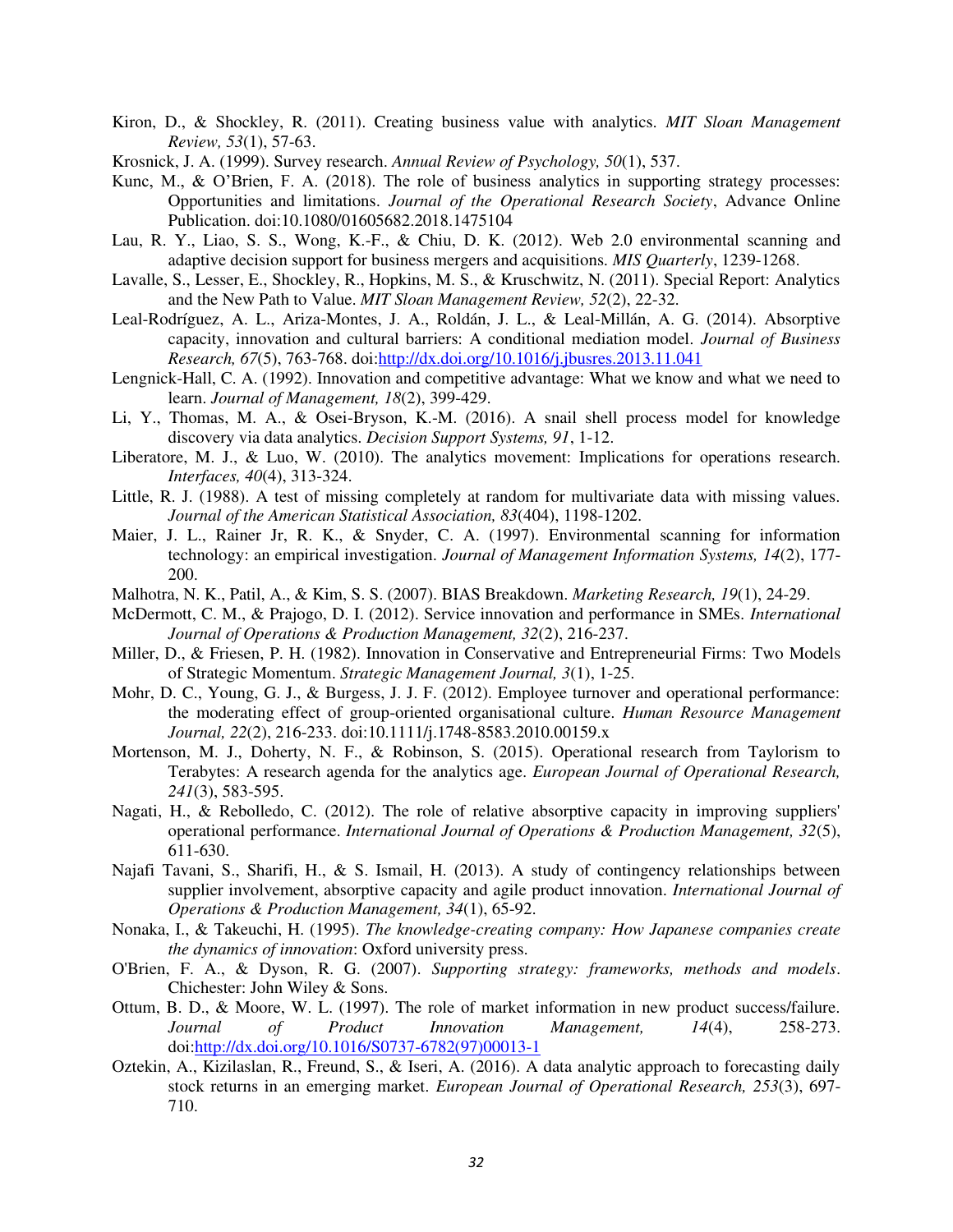- <span id="page-32-2"></span>Pan, X., & Li, S. (2016). Dynamic optimal control of process–product innovation with learning by doing. *European Journal of Operational Research, 248*(1), 136-145.
- <span id="page-32-5"></span>Pape, T. (2016). Prioritising data items for business analytics: Framework and application to human resources. *European Journal of Operational Research, 252*(2), 687-698.
- <span id="page-32-20"></span>Petter, S., Straub, D., & Rai, A. (2007). Specifying formative constructs in information systems research. *MIS Quarterly, 31*(4), 623-656.
- <span id="page-32-19"></span>Podsakoff, P. M., MacKenzie, S. B., & Podsakoff, N. P. (2012). Sources of Method Bias in Social Science Research and Recommendations on How to Control It. *Annual Review of Psychology, 63*(1), 539-569. doi:10.1146/annurev-psych-120710-100452
- <span id="page-32-10"></span>Porter, M. E., & Millar, V. E. (1985). How information gives you competitive advantage. *Harvard Business Review, 63*(4), 149-160.
- <span id="page-32-0"></span>Ranyard, J. C., Fildes, R., & Hu, T.-I. (2015). Reassessing the scope of OR practice: The influences of problem structuring methods and the analytics movement. *European Journal of Operational Research, 245*(1), 1-13.
- <span id="page-32-9"></span>Rehm, S.-V., & Goel, L. (2015). The emergence of boundary clusters in inter-organizational innovation. *Information and Organization, 25*(1), 27-51. doi[:http://dx.doi.org/10.1016/j.infoandorg.2014.12.001](http://dx.doi.org/10.1016/j.infoandorg.2014.12.001)
- <span id="page-32-11"></span>Ritala, P., & Hurmelinna‐Laukkanen, P. (2013). Incremental and radical innovation in coopetition—The role of absorptive capacity and appropriability. *Journal of Product Innovation Management, 30*(1), 154-169.
- <span id="page-32-7"></span>Robinson, A., Levis, J., & Bennett, G. (2010). INFORMS to officially join analytics movement. *OR/MS Today, 37*(5), 59.
- <span id="page-32-1"></span>Royston, G. (2013). Operational Research for the Real World: big questions from a small island. *Journal of the Operational Research Society, 64*(6), 793-804.
- <span id="page-32-8"></span>Schein, E. H. (1990). *Organizational culture* (Vol. 45): American Psychological Association.
- <span id="page-32-15"></span>Sethi, R., & Sethi, A. (2009). Can Quality - Oriented Firms Develop Innovative New Products? *Journal of Product Innovation Management, 26*(2), 206-221.
- <span id="page-32-22"></span>Shearer, C. (2000). The CRISP-DM model: the new blueprint for data mining. *Journal of data warehousing, 5*(4), 13-22.
- <span id="page-32-21"></span>Shrout, P. E., & Bolger, N. (2002). Mediation in experimental and nonexperimental studies: New procedures and recommendations. *Psychological Methods, 7*(4), 422-445. doi:10.1037/1082- 989x.7.4.422
- <span id="page-32-14"></span>Stock, R. M., & Zacharias, N. A. (2013). Two sides of the same coin: How do different dimensions of product program innovativeness affect customer loyalty? *Journal of Product Innovation Management, 30*(3), 516-532.
- <span id="page-32-18"></span>Stuart, T. E. (2000). Interorganizational Alliances and the Performance of Firms: A Study of Growth and Innovation Rates in a High-Technology Industry. *Strategic Management Journal, 21*(8), 791-811.
- <span id="page-32-3"></span>Stubbs, E. (2014). *Big Data, Big Innovation: Enabling Competitive Differentiation through Business Analytics*: John Wiley & Sons.
- <span id="page-32-17"></span>Subramaniam, M., & Youndt, M. A. (2005). The Influence of Intellectual Capital on the Types of Innovation Capabilities. *Academy of Management Journal, 48*(3), 450-463.
- <span id="page-32-16"></span>Sumo, R., van der Valk, W., Bode, C., & van Weele, A. (2016). Fostering incremental and radical innovation through performance-based contracting in buyer-supplier relationships. *International Journal of Operations and Production Management, 36*(11), 1482-1503.
- <span id="page-32-4"></span>Tambe, P. (2014). Big data investment, skills, and firm value. *Management Science, 60*(6), 1452-1469.
- <span id="page-32-6"></span>Thayer, L. O. (1968). *Communication and communication systems in organization, management, and interpersonal relations*: Homewood (Ill.) Irwin.
- <span id="page-32-12"></span>Thompson, V. A. (1965). Bureaucracy and innovation. *Administrative science quarterly, 10*(1), 1-20.
- <span id="page-32-13"></span>Tushman, M. L. (1977). Special boundary roles in the innovation process. *Administrative science quarterly, 22*(4), 587-605.